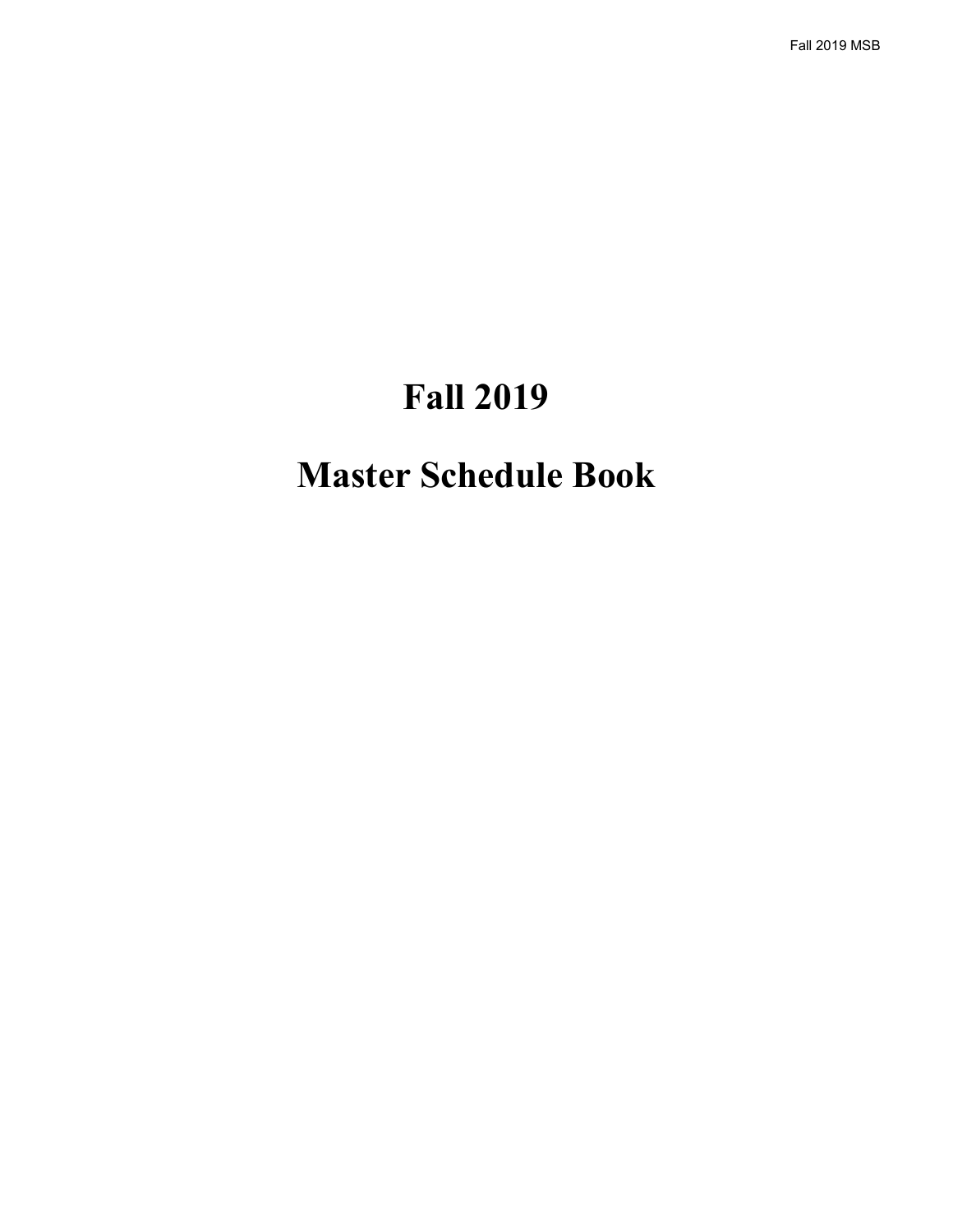<span id="page-1-0"></span>

| Fall 2019 Calendar<br>*This calendar is tentative. Please visit https://www.kutztown.edu/academics/academic-calendar.htm |                                                                                                                                                                       |  |  |
|--------------------------------------------------------------------------------------------------------------------------|-----------------------------------------------------------------------------------------------------------------------------------------------------------------------|--|--|
| Monday, August 26th                                                                                                      | Fall semester classes begin at 8:00 AM for Undergrads and 7:00 AM for Grads.<br>Clinical Experience Orientation 8:30 AM-1:00 PM, location TBA.                        |  |  |
| Monday, August 26th - Tuesday, September 3rd                                                                             | Late Registration and Drop Period for All students.                                                                                                                   |  |  |
| Monday, August 26th - Tuesday, October 15th                                                                              | First Half Communication Design.                                                                                                                                      |  |  |
| Tuesday, August 27th - Friday, October 18th                                                                              | First Half Clinical Experience.                                                                                                                                       |  |  |
| Saturday, August 31st                                                                                                    | Saturday classes begin.                                                                                                                                               |  |  |
| Monday, September 2nd                                                                                                    | Labor Day-University is closed                                                                                                                                        |  |  |
| Tuesday, September 3rd                                                                                                   | Last day to add/drop a course in MyKU.                                                                                                                                |  |  |
| Wednesday, September 4th - Friday, November 1st                                                                          | "W" period. Students must come into the Registrar's Office to withdraw from a course.                                                                                 |  |  |
| Friday, September 20th                                                                                                   | Last day for Undergraduate $&$ Graduate students to apply for Fall 2019 graduation                                                                                    |  |  |
| Monday, October 7th                                                                                                      | Mid Term.                                                                                                                                                             |  |  |
| Sunday, October 13th - Tuesday, October 15th                                                                             | Fall Break - No classes are held. Administrative offices are open.                                                                                                    |  |  |
| Wednesday, October 16th - Saturday, December 15th                                                                        | Second Half Communication Design.                                                                                                                                     |  |  |
| Monday, October 21nd - Saturday, December 15th                                                                           | Second Half Clinical Experience.                                                                                                                                      |  |  |
| Monday, October 21st                                                                                                     | Incumbent Graduate registration begins for Spring 2019.                                                                                                               |  |  |
| Friday, November 1st                                                                                                     | Last day for Undergraduate students to make up "Incompletes" from Spring 2019<br>Last day to drop a class and receive a "W" for Fall 2019 See policy for information. |  |  |
| Monday, November 4th                                                                                                     | Undergraduate Web Registration for Spring 2019 classes by appointment.                                                                                                |  |  |
| Monday, November 11th                                                                                                    | Advisement/registration of new Graduates, Post-Baccalaureate Certs, Prof Credits students.                                                                            |  |  |
| Tuesday, November 26th                                                                                                   | Thanksgiving Recess begins at close classes                                                                                                                           |  |  |
| Monday, December 2nd                                                                                                     | Thanksgiving Recess ends at 8:00 AM for Undergrads and 7:00 AM for Grads                                                                                              |  |  |
| Thursday, December 5th                                                                                                   | Last day for Graduate students to make up "Incompletes" from Fall 2018.                                                                                               |  |  |
| Saturday, December 7th                                                                                                   | Last day of regular classes for ALL students.                                                                                                                         |  |  |
| Monday, December 9th - Saturday, December 14th                                                                           | Final Examinations.                                                                                                                                                   |  |  |
| Saturday, December 14th                                                                                                  | Last day of the semester.<br>December Commencement.                                                                                                                   |  |  |
|                                                                                                                          | Questions or concerns regarding the calendar should be directed to the Registrar, Ted Witryk, at witryk@kutztown.edu.                                                 |  |  |

Registration questions/concerns should be directed to **[regoffice@kutztown.edu.](mailto:regoffice@kutztown.edu)**  Computer access questions/concerns should be directed to **[helpcenter@kutztown.edu.](mailto:helpcenter@kutztown.edu.)**

 $\mathbf{I}$ 

| $[ \textit{Course Schedule} \textit{.} \textit{.} \textit{.} \textit{.} \textit{.} \textit{.} \textit{.} \textit{.} \textit{.} \textit{.} \textit{.} \textit{.} \textit{.} \textit{.} \textit{.} \textit{.} \textit{.} \textit{.} \textit{.} \textit{.} \textit{.} \textit{.} \textit{.} \textit{.} \textit{.} \textit{.} \textit{.} \textit{.} \textit{.} \textit{.} \textit{.} \textit{.} \textit{.} \textit{.} \textit{.} \text$ |
|-------------------------------------------------------------------------------------------------------------------------------------------------------------------------------------------------------------------------------------------------------------------------------------------------------------------------------------------------------------------------------------------------------------------------------------|
|                                                                                                                                                                                                                                                                                                                                                                                                                                     |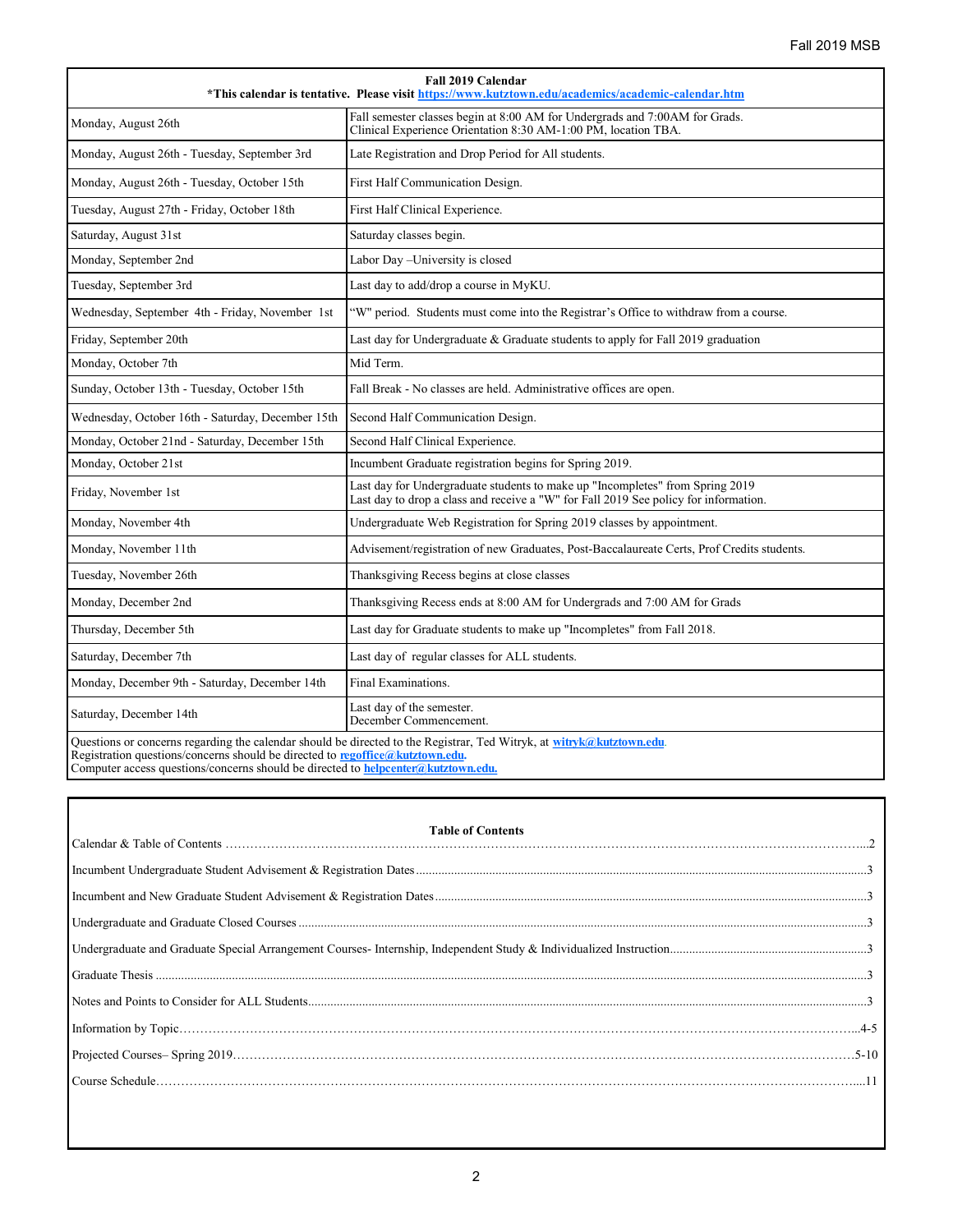# **Incumbent Undergraduate Student Advisement & Registration Dates Spring 2020**

# **Advisement Period …………………………………………………………………………………………..Monday, October 21st—Tuesday, November 19th Course Selection...........................................................................................................................................Monday, November 4th—Monday, January 20th**

Make an appointment to see your advisor (s) during the advisement period to determine the courses that you should schedule online. Any student who is unable to make an appointment with his/her Academic Advisor should see the Advisor's Department Chair.

# **Advisement for Undergraduates with Multiple Programs, Secondary Ed Majors, and Major/Concentration Changes**

- **MULTIPLE PROGRAM STUDENTS** are students who have either declared two majors with the same degree designation (for example: DOU-BLE MAJORS - BA in History and a BA in Music) or declared two degree programs (for example: DUAL DEGREE – BA in Political Science and a BS in Criminal Justice). Students with multiple programs of study are required to have advisement sessions with the academic advisors from each major program of study. The academic advisor for the first declared major will be listed as the first advisor. The academic advisor for the additional major or degree will be listed as the second advisor. The first advisor may determine your registration type (see above). Both advisors may enter information on your Advisement Screen. The student will schedule courses during dates as listed online. **UNDERGRADUATE STUDENTS COMPLETING SIMULTANEOUS DEGREES NEED A MINIMUM OF 150 CREDITS.**
- **SECONDARY EDUCATION STUDENTS** are required to have advisement sessions with their academic advisor from the area of concentration (listed as the first advisor) and with their academic advisor from the Department of Secondary Education (listed as the second advisor). The first advisor may determine your Registration type. The student will schedule courses during dates as listed online.
- **STUDENTS WITH APPROVED CHANGES IN MAJOR OR CONCENTRATION** will consult with the newly assigned Academic Advisor for the course selection advisement as well as for various other academic concerns. The name of the new Academic Advisor is listed online.

#### **Incumbent and New Graduate Student Advisement & Registration Dates Spring 2020**

**Incumbent (Current) Graduate & Post-Baccalaureate Certification Registration …………………………………………………..Monday, October 21st Advisement/Registration of New Graduate, Post-Baccalaureate Cert, and Prof Credit Students ....................................................Monday, November 11th**

While not required, graduate students are strongly urged to consult with their advisors regarding their course selections, degree requirements, candidacy, graduation requirements, or any other matter relating to their program. Post-Baccalaureate Certification students are required to have their initial registration approved by their advisor for their first semester as a certification student. It is strongly recommended that consultation be made with their advisor for subsequent registrations.

# **Undergraduate and Graduate Closed Courses**

Course Permission Forms are available in the Registrar's Office for students seeking registration into a closed course. Students must obtain the signature/ approval of the instructor, and in the College of Business, these forms must also be signed by the chair of Business Administration. Once the appropriate signatures are received, students can bring the form(s) back to the Registrar's office to have the course(s) added to their schedules.

#### **Undergraduate and Graduate Special Arrangement Courses-Internship, Independent Study & Individualized Instruction**

1. Secure the appropriate form at the academic department for the course.

2. Follow the directions on the form.<br>3. Submit the completed form with si

Submit the completed form with signatures at your designated registration time.

## **Graduate Thesis**

Forms with appropriate approvals must be submitted at the time the student registers for a given semester. See Calendar for deadline. The student's procedure to accomplish this is as follows:

- 1. Secure the appropriate form from the department in which the course will be taught.<br>2. Secure the approval of the course instructor and Department Chair.
- 2. Secure the approval of the course instructor and Department Chair.<br>3. Deliver the form to the Dean's Office of the department in which the
- 3. Deliver the form to the Dean's Office of the department in which the course resides to seek his/her approval.
- 4. The student should report back in 3 business days to determine if the Dean or his/her designee has approved or denied the request. If the request is denied, the student, as well as the Chair and Instructor, will be informed.
- 5. If the request is approved, the student will collect the form and deliver it to the Dean of Graduate Studies to seek approval. The student should report back to this office in 3 business days to determine if the course request has been approved.
- 6. If approved, the student shall submit the form with all appropriate signatures to the Registrar's Office. If the request is denied, the Dean of Graduate Studies will so inform the student, College Dean, Department Chair, and Instructor.

# **Notes and Points to Consider for All Students**

- Resolve all negative service indicators that restrict registration before you register.
- Check the schedule for courses you intend to take. Consult your advisor if they are not offered.
- Select courses that do not conflict or meet at a location other than the place desired.
- Select your desired science laboratory, the corresponding lecture section will automatically be added to your schedule.
- Select the correct sequence of courses by observing course prerequisites.
- Select courses that complete requirements within your particular curriculum.
- Obtain permission to schedule 18+ Undergraduate credits. Additional credits require permission from your Dept Chair and will result in an additional charge.
- Obtain the permission of the instructor to enroll in 400 level courses which are generally limited to junior, senior, and graduate students.
- Plan your program carefully with the full participation of your Advisor. You are responsible for your schedule.
- Drop or withdraw course(s) within the set time limits to avoid punitive grades and limit the effects on your bill and/or financial aid.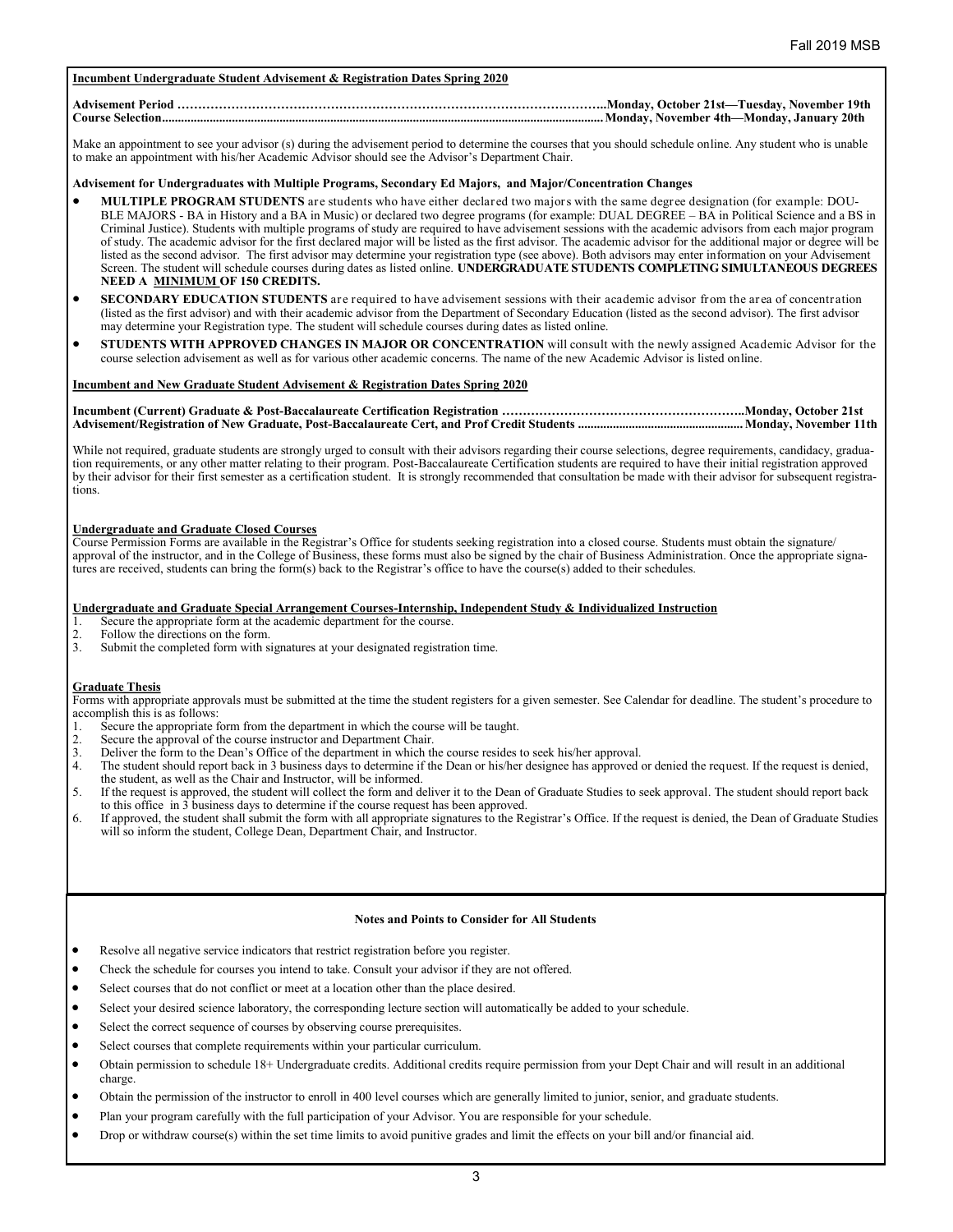<span id="page-3-0"></span>

| <b>Information by Topic</b>                                                              |                                                                                                                                                                                                                                                                                                                                                                                                                                                                                                                                                                                                                                                                                                                                                                                                                                                                                                                                                                                                                                                                                                                                                                                                                                                                                                                                                                                                                                                       |                                                                                                                                                                                                                                                                                                                                                                                                      |    |                                                                                                                                                                                                                                                     |           |                      |  |                     |
|------------------------------------------------------------------------------------------|-------------------------------------------------------------------------------------------------------------------------------------------------------------------------------------------------------------------------------------------------------------------------------------------------------------------------------------------------------------------------------------------------------------------------------------------------------------------------------------------------------------------------------------------------------------------------------------------------------------------------------------------------------------------------------------------------------------------------------------------------------------------------------------------------------------------------------------------------------------------------------------------------------------------------------------------------------------------------------------------------------------------------------------------------------------------------------------------------------------------------------------------------------------------------------------------------------------------------------------------------------------------------------------------------------------------------------------------------------------------------------------------------------------------------------------------------------|------------------------------------------------------------------------------------------------------------------------------------------------------------------------------------------------------------------------------------------------------------------------------------------------------------------------------------------------------------------------------------------------------|----|-----------------------------------------------------------------------------------------------------------------------------------------------------------------------------------------------------------------------------------------------------|-----------|----------------------|--|---------------------|
| 400-level courses                                                                        | Courses at the 400-level are graduate courses open to undergraduate students in their junior or senior year who have a<br>cumulative grade point average of 2.90 or better. Undergraduates who have less than the required average must obtain<br>written permission from the instructor and submit it with their registration forms.                                                                                                                                                                                                                                                                                                                                                                                                                                                                                                                                                                                                                                                                                                                                                                                                                                                                                                                                                                                                                                                                                                                 |                                                                                                                                                                                                                                                                                                                                                                                                      |    |                                                                                                                                                                                                                                                     |           |                      |  |                     |
| <b>Academic Probation</b>                                                                |                                                                                                                                                                                                                                                                                                                                                                                                                                                                                                                                                                                                                                                                                                                                                                                                                                                                                                                                                                                                                                                                                                                                                                                                                                                                                                                                                                                                                                                       | Undergraduate students on Academic Probation during the current semester are allowed to register for no more than 15<br>credits for a subsequent semester without permission.                                                                                                                                                                                                                        |    |                                                                                                                                                                                                                                                     |           |                      |  |                     |
| <b>Academic Progress &amp; Eligibility</b>                                               |                                                                                                                                                                                                                                                                                                                                                                                                                                                                                                                                                                                                                                                                                                                                                                                                                                                                                                                                                                                                                                                                                                                                                                                                                                                                                                                                                                                                                                                       |                                                                                                                                                                                                                                                                                                                                                                                                      |    | See Financial Aid's website: https://www.kutztown.edu/financialaid.                                                                                                                                                                                 |           |                      |  |                     |
| Academic Warning                                                                         |                                                                                                                                                                                                                                                                                                                                                                                                                                                                                                                                                                                                                                                                                                                                                                                                                                                                                                                                                                                                                                                                                                                                                                                                                                                                                                                                                                                                                                                       |                                                                                                                                                                                                                                                                                                                                                                                                      |    | Undergraduates on Academic Warning should not select more than 15 credits without permission.                                                                                                                                                       |           |                      |  |                     |
| <b>Auditing a Course</b>                                                                 | Please see Academic Policy Information in the Kutztown University Undergraduate Catalog, http://www.kutztown.edu/<br>catalog.                                                                                                                                                                                                                                                                                                                                                                                                                                                                                                                                                                                                                                                                                                                                                                                                                                                                                                                                                                                                                                                                                                                                                                                                                                                                                                                         |                                                                                                                                                                                                                                                                                                                                                                                                      |    |                                                                                                                                                                                                                                                     |           |                      |  |                     |
| <b>Building Codes</b>                                                                    | GC<br>LY<br><b>SH</b><br>AF<br>Academic Forum<br>Graduate Center<br>Lytle Hall                                                                                                                                                                                                                                                                                                                                                                                                                                                                                                                                                                                                                                                                                                                                                                                                                                                                                                                                                                                                                                                                                                                                                                                                                                                                                                                                                                        |                                                                                                                                                                                                                                                                                                                                                                                                      |    |                                                                                                                                                                                                                                                     |           |                      |  | Sharadin Art Studio |
|                                                                                          | BН                                                                                                                                                                                                                                                                                                                                                                                                                                                                                                                                                                                                                                                                                                                                                                                                                                                                                                                                                                                                                                                                                                                                                                                                                                                                                                                                                                                                                                                    | Boehm Building                                                                                                                                                                                                                                                                                                                                                                                       | GR | Grim-Knedler Sci Building                                                                                                                                                                                                                           | OM        | Old Main             |  |                     |
|                                                                                          | BK                                                                                                                                                                                                                                                                                                                                                                                                                                                                                                                                                                                                                                                                                                                                                                                                                                                                                                                                                                                                                                                                                                                                                                                                                                                                                                                                                                                                                                                    | <b>Beekey Building</b>                                                                                                                                                                                                                                                                                                                                                                               | HO | Honor's Hall                                                                                                                                                                                                                                        | RS        | Risley Hall          |  |                     |
|                                                                                          | DF                                                                                                                                                                                                                                                                                                                                                                                                                                                                                                                                                                                                                                                                                                                                                                                                                                                                                                                                                                                                                                                                                                                                                                                                                                                                                                                                                                                                                                                    | DeFrancesco Building                                                                                                                                                                                                                                                                                                                                                                                 | KY | Keystone Hall                                                                                                                                                                                                                                       | <b>RL</b> | Rohrbach Library     |  |                     |
|                                                                                          | FS                                                                                                                                                                                                                                                                                                                                                                                                                                                                                                                                                                                                                                                                                                                                                                                                                                                                                                                                                                                                                                                                                                                                                                                                                                                                                                                                                                                                                                                    | Freyberger Schoolhouse                                                                                                                                                                                                                                                                                                                                                                               | LC | Rickenbach Learning Center                                                                                                                                                                                                                          | <b>SA</b> | Schaeffer Auditorium |  |                     |
| <b>Campus Store</b>                                                                      |                                                                                                                                                                                                                                                                                                                                                                                                                                                                                                                                                                                                                                                                                                                                                                                                                                                                                                                                                                                                                                                                                                                                                                                                                                                                                                                                                                                                                                                       |                                                                                                                                                                                                                                                                                                                                                                                                      |    | Please see https://kubstore.com/ for information regarding KU Campus Store.                                                                                                                                                                         |           |                      |  |                     |
| <b>Degree Requirements for</b><br><b>Transfer Students</b>                               |                                                                                                                                                                                                                                                                                                                                                                                                                                                                                                                                                                                                                                                                                                                                                                                                                                                                                                                                                                                                                                                                                                                                                                                                                                                                                                                                                                                                                                                       | the Residency Policy also listed under this section.                                                                                                                                                                                                                                                                                                                                                 |    | Undergraduate students transferring from any institution of higher education must complete half of the minimum semester<br>hour degree requirements in their major and minor field at Kutztown at the upper level. For more details please refer to |           |                      |  |                     |
| <b>Distance Education</b>                                                                |                                                                                                                                                                                                                                                                                                                                                                                                                                                                                                                                                                                                                                                                                                                                                                                                                                                                                                                                                                                                                                                                                                                                                                                                                                                                                                                                                                                                                                                       |                                                                                                                                                                                                                                                                                                                                                                                                      |    | There are 3 types of distance education: Blended - courses meet 30-79% online; 80-99% online; 100% Online. Sections<br>800-809 represent Graduate distance education; 810-819 represent Undergraduate distance education.                           |           |                      |  |                     |
| <b>FERPA (Family Educational</b><br><b>Rights and Privacy Act of 1974 as</b><br>amended) |                                                                                                                                                                                                                                                                                                                                                                                                                                                                                                                                                                                                                                                                                                                                                                                                                                                                                                                                                                                                                                                                                                                                                                                                                                                                                                                                                                                                                                                       | This federal law provides that institutions may not disclose information about students nor permit inspection of their<br>records without their permission unless such action is covered by certain exceptions stipulated in the act. The full provi-<br>sions are available at https://www.kutztown.edu/about-ku/administrative-offices/registrar/federal-education-and-<br>privacy-act-(ferpa).htm |    |                                                                                                                                                                                                                                                     |           |                      |  |                     |
| <b>Final Examinations</b>                                                                | Please see https://www.kutztown.edu/academics/academic-calendar/final-exam-schedule-fall.htm for a detailed guide<br>to Final Examinations. See policy below for conflicts.                                                                                                                                                                                                                                                                                                                                                                                                                                                                                                                                                                                                                                                                                                                                                                                                                                                                                                                                                                                                                                                                                                                                                                                                                                                                           |                                                                                                                                                                                                                                                                                                                                                                                                      |    |                                                                                                                                                                                                                                                     |           |                      |  |                     |
| <b>Final Examinations Conflict Poli-</b><br>cy – Undergraduate Students                  | The student has the option to take all examinations as scheduled during final examination week. If a student has a conflict<br>of two final examinations at the same time, or three or more in one day, the student should try to resolve the conflict<br>directly with the instructor(s) involved. In the event the conflict(s) cannot be resolved informally, the student may seek a<br>resolution in the following manner:<br>1. Complete the "Final Examination Conflict Form" located on the Registrar's website by the end of week ten of the<br>semester. If the student does not apply by this date, the conflict(s) may not be resolved to the student's satisfaction.<br>2. Present this form to the instructor with the highest numbered course to schedule an alternate time to take the final ex-<br>amination during final examination week. If conflicting final examinations are for the same numbered course, the course<br>with the largest enrollment will take precedence; that is, the smaller enrolled course final examination needs to be re-<br>scheduled.<br>3. If the necessary rescheduling cannot be resolved through the instructor(s) involved and both courses are in the same<br>college, the academic dean will make the rescheduling decision.<br>4. If the rescheduling cannot be resolved through the instructors and the courses are in different colleges, the Provost will<br>make the rescheduling decision. |                                                                                                                                                                                                                                                                                                                                                                                                      |    |                                                                                                                                                                                                                                                     |           |                      |  |                     |
| <b>Grade Point Average/Quality</b><br>Point Average (GPA/QPA)                            | The GPA in a student's major program is based on all courses taken which the department allows to count toward the<br>major, regardless of whether the student uses the courses to fulfill major program requirements or as electives, concomi-<br>tant courses, or General Education. One way for Undergraduate students to raise their GPA is to repeat courses in which<br>they anticipate earning a higher grade. (Note: Repeats of passed courses do not count toward the academic progress re-<br>quirements for financial aid).                                                                                                                                                                                                                                                                                                                                                                                                                                                                                                                                                                                                                                                                                                                                                                                                                                                                                                                |                                                                                                                                                                                                                                                                                                                                                                                                      |    |                                                                                                                                                                                                                                                     |           |                      |  |                     |
| Grading                                                                                  | The following grade options are available: A (4.0), A- (3.67), B+ (3.33), B (3.0), B- (2.67), C+ (2.33), C (2.0), D(1.0), F<br>$(0.0)$ *Please note that there are no A+, C-, D+ or D– grading options.                                                                                                                                                                                                                                                                                                                                                                                                                                                                                                                                                                                                                                                                                                                                                                                                                                                                                                                                                                                                                                                                                                                                                                                                                                               |                                                                                                                                                                                                                                                                                                                                                                                                      |    |                                                                                                                                                                                                                                                     |           |                      |  |                     |
| Graduation                                                                               | Apply through MyKU. To change a name, submit a copy of a marriage certificate, a divorce decree indicating a change of<br>name, or a court order to the Registrar's Office. Check calendar for deadline.                                                                                                                                                                                                                                                                                                                                                                                                                                                                                                                                                                                                                                                                                                                                                                                                                                                                                                                                                                                                                                                                                                                                                                                                                                              |                                                                                                                                                                                                                                                                                                                                                                                                      |    |                                                                                                                                                                                                                                                     |           |                      |  |                     |
| The Health Center at Beck Hall                                                           | Please see https://www.kutztown.edu/about-ku/administrative-offices/health-and-wellness-services/clinical-<br>services.htm for information regarding Health and Wellness Services.                                                                                                                                                                                                                                                                                                                                                                                                                                                                                                                                                                                                                                                                                                                                                                                                                                                                                                                                                                                                                                                                                                                                                                                                                                                                    |                                                                                                                                                                                                                                                                                                                                                                                                      |    |                                                                                                                                                                                                                                                     |           |                      |  |                     |
| <b>Housing, Residence Life</b>                                                           | Please see https://www.kutztown.edu/housing for information regarding Housing and Residence Life.                                                                                                                                                                                                                                                                                                                                                                                                                                                                                                                                                                                                                                                                                                                                                                                                                                                                                                                                                                                                                                                                                                                                                                                                                                                                                                                                                     |                                                                                                                                                                                                                                                                                                                                                                                                      |    |                                                                                                                                                                                                                                                     |           |                      |  |                     |
| <b>Leave of Absence- Undergradu-</b><br>ates and Graduates                               |                                                                                                                                                                                                                                                                                                                                                                                                                                                                                                                                                                                                                                                                                                                                                                                                                                                                                                                                                                                                                                                                                                                                                                                                                                                                                                                                                                                                                                                       |                                                                                                                                                                                                                                                                                                                                                                                                      |    | Please see Academic Policy Information in the Kutztown University Undergraduate Catalog, http://www.kutztown.edu/<br>catalog. Forms are located in the Registrar's Office. See Online calendar for deadline.                                        |           |                      |  |                     |
| Meal Plan & Dining Flex Dollars<br><b>Information</b>                                    |                                                                                                                                                                                                                                                                                                                                                                                                                                                                                                                                                                                                                                                                                                                                                                                                                                                                                                                                                                                                                                                                                                                                                                                                                                                                                                                                                                                                                                                       |                                                                                                                                                                                                                                                                                                                                                                                                      |    | Please see https://www.kutztown.edu/dining for information regarding KU Dining Services.                                                                                                                                                            |           |                      |  |                     |
| <b>Meeting Days in MyKU</b>                                                              |                                                                                                                                                                                                                                                                                                                                                                                                                                                                                                                                                                                                                                                                                                                                                                                                                                                                                                                                                                                                                                                                                                                                                                                                                                                                                                                                                                                                                                                       |                                                                                                                                                                                                                                                                                                                                                                                                      |    | M-Monday T-Tuesday W-Wednesday H-Thursday F-Friday A-Saturday S-Sunday                                                                                                                                                                              |           |                      |  |                     |
| <b>Permit to Study at Another</b><br><b>Institution (Undergraduate)</b>                  |                                                                                                                                                                                                                                                                                                                                                                                                                                                                                                                                                                                                                                                                                                                                                                                                                                                                                                                                                                                                                                                                                                                                                                                                                                                                                                                                                                                                                                                       | Undergraduate students wishing to study at another college and transfer the credits earned to Kutztown must obtain per-<br>mission, in writing, prior to enrollment. This form is available at http://www.kutztown.edu/registrar.                                                                                                                                                                    |    |                                                                                                                                                                                                                                                     |           |                      |  |                     |
| Repeating a course<br>(Undergraduate)                                                    | Undergraduate students will be limited to a <i>maximum</i> total of six (6) repeats. A single course can be repeated a <i>maximum</i><br>of <i>three</i> (3) times. Only the most recent grade will be calculated in the GPA and the total credits needed for graduation.<br>The course <b>must</b> be repeated at Kutztown. Students must obtain permission from the Dean of the student's major to take a<br>course beyond the maximum number of repeats for an individual course OR the overall maximum repeats.                                                                                                                                                                                                                                                                                                                                                                                                                                                                                                                                                                                                                                                                                                                                                                                                                                                                                                                                   |                                                                                                                                                                                                                                                                                                                                                                                                      |    |                                                                                                                                                                                                                                                     |           |                      |  |                     |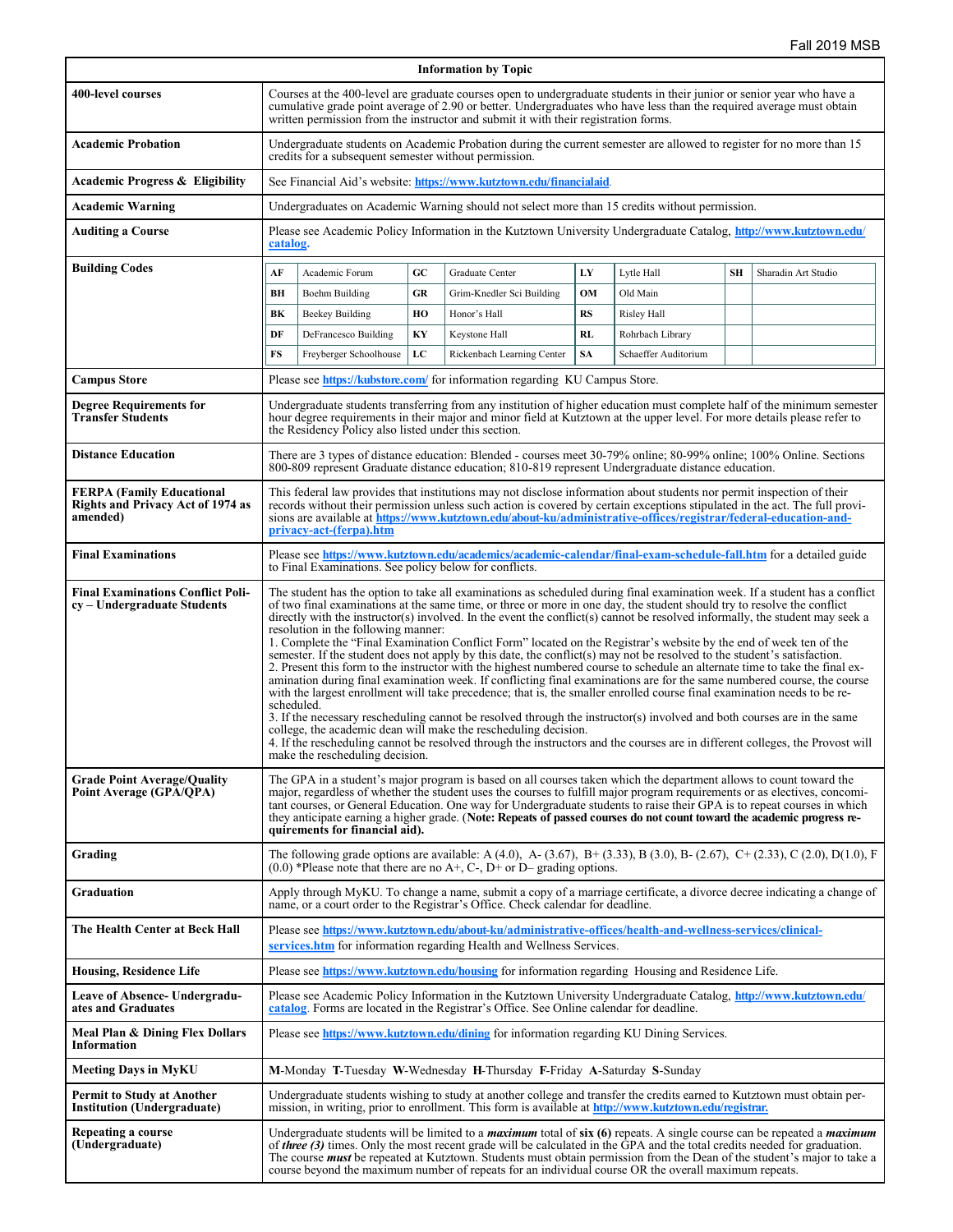<span id="page-4-0"></span>

| <b>Information by Topic</b>                                                                                                                                                                                                                                                                                                                                                                                                                                                                                                                                                                                                                                                                                                                                                                                                                                                                                        |                                                                                                                                                                                                                                                                                                                                                                                                                                                                                                                                                                                                                                                                                                                                                                                                                                                   |                                                                                                                                                                                                                                                                                                                                                                                                                                                                                                                      |                                                                                                                                                                                                           |  |  |  |
|--------------------------------------------------------------------------------------------------------------------------------------------------------------------------------------------------------------------------------------------------------------------------------------------------------------------------------------------------------------------------------------------------------------------------------------------------------------------------------------------------------------------------------------------------------------------------------------------------------------------------------------------------------------------------------------------------------------------------------------------------------------------------------------------------------------------------------------------------------------------------------------------------------------------|---------------------------------------------------------------------------------------------------------------------------------------------------------------------------------------------------------------------------------------------------------------------------------------------------------------------------------------------------------------------------------------------------------------------------------------------------------------------------------------------------------------------------------------------------------------------------------------------------------------------------------------------------------------------------------------------------------------------------------------------------------------------------------------------------------------------------------------------------|----------------------------------------------------------------------------------------------------------------------------------------------------------------------------------------------------------------------------------------------------------------------------------------------------------------------------------------------------------------------------------------------------------------------------------------------------------------------------------------------------------------------|-----------------------------------------------------------------------------------------------------------------------------------------------------------------------------------------------------------|--|--|--|
| <b>Residency Policy</b>                                                                                                                                                                                                                                                                                                                                                                                                                                                                                                                                                                                                                                                                                                                                                                                                                                                                                            | All first baccalaureate degree students must take at least 30 of the last 60 credits and at least 50% of their major credits at<br>Kutztown University.                                                                                                                                                                                                                                                                                                                                                                                                                                                                                                                                                                                                                                                                                           |                                                                                                                                                                                                                                                                                                                                                                                                                                                                                                                      |                                                                                                                                                                                                           |  |  |  |
| <b>Section Codes</b>                                                                                                                                                                                                                                                                                                                                                                                                                                                                                                                                                                                                                                                                                                                                                                                                                                                                                               | The first digit of the section indicates when or where a course is held:<br>$0/1 =$ Day, 2 = Monday Evening, 3 = Tuesday Evening, 4 = Wednesday Evening, 5 = Thursday Evening,<br>6 Two Evenings, a Saturday, or an Evening and a Saturday, 8 = Distance Education or Off Campus,<br>9 = Special Arrangement (Individualized Instruction, Independent Study, Thesis, $\&$ Internship)                                                                                                                                                                                                                                                                                                                                                                                                                                                             |                                                                                                                                                                                                                                                                                                                                                                                                                                                                                                                      |                                                                                                                                                                                                           |  |  |  |
| <b>Student Right to Know</b><br>and Campus Security Act<br>of 1990                                                                                                                                                                                                                                                                                                                                                                                                                                                                                                                                                                                                                                                                                                                                                                                                                                                 | Director of Public Safety at 610-683-4002.                                                                                                                                                                                                                                                                                                                                                                                                                                                                                                                                                                                                                                                                                                                                                                                                        | Information on campus crime statistics and a description of policies relating to campus security are available by contacting the                                                                                                                                                                                                                                                                                                                                                                                     |                                                                                                                                                                                                           |  |  |  |
| <b>Supplemental Instruction</b><br>(SI)                                                                                                                                                                                                                                                                                                                                                                                                                                                                                                                                                                                                                                                                                                                                                                                                                                                                            |                                                                                                                                                                                                                                                                                                                                                                                                                                                                                                                                                                                                                                                                                                                                                                                                                                                   | Supplemental Instruction targets traditionally difficult courses. SI leaders attend class and hold 3 out-of-class sessions per week.<br>Students discover an appropriate application of study strategies as they review course content material. SI leaders are students<br>who have excelled in the particular course and have been trained to be SI leaders. The sessions are open to the students who are<br>enrolled in the SI course. For more information, please contact Academic Enrichment at 610-683-4726. |                                                                                                                                                                                                           |  |  |  |
| "10 Year" Policy<br>(Undergraduates)                                                                                                                                                                                                                                                                                                                                                                                                                                                                                                                                                                                                                                                                                                                                                                                                                                                                               | The University welcomes the return of Undergraduate students who for various reasons did not complete their degrees. Such<br>students should be aware that courses taken in their major discipline ten years or more prior to the resumption of study might not<br>be counted toward graduation. Such courses may no longer be considered to be current or be required for the degree. The Regis-<br>trar in consultation with the chair of the department of the student's major determines the acceptability of these credits; however,<br>students may request the re-evaluation of the Registrar's decision by submitting a petition to the Undergraduate Exception Com-<br>mittee.                                                                                                                                                           |                                                                                                                                                                                                                                                                                                                                                                                                                                                                                                                      |                                                                                                                                                                                                           |  |  |  |
| <b>Transcript Requests</b>                                                                                                                                                                                                                                                                                                                                                                                                                                                                                                                                                                                                                                                                                                                                                                                                                                                                                         | www.kutztown.edu/registrar. Please allow 2-3 business days after receipt for processing.                                                                                                                                                                                                                                                                                                                                                                                                                                                                                                                                                                                                                                                                                                                                                          |                                                                                                                                                                                                                                                                                                                                                                                                                                                                                                                      | Official transcript requests can now be made online through MyKU or via PDF on the Registrar's Office webpage: http://                                                                                    |  |  |  |
| Tuition, Fees, Billing, and<br><b>Refund Policy</b>                                                                                                                                                                                                                                                                                                                                                                                                                                                                                                                                                                                                                                                                                                                                                                                                                                                                | See Office of Student Accounts' website: https://www.kutztown.edu/costs-and-financial-aid/office-of-student-accounts.htm                                                                                                                                                                                                                                                                                                                                                                                                                                                                                                                                                                                                                                                                                                                          |                                                                                                                                                                                                                                                                                                                                                                                                                                                                                                                      |                                                                                                                                                                                                           |  |  |  |
| <b>Verification of Enrollment</b>                                                                                                                                                                                                                                                                                                                                                                                                                                                                                                                                                                                                                                                                                                                                                                                                                                                                                  | Enrollment verifications can be obtained through MyKU account.                                                                                                                                                                                                                                                                                                                                                                                                                                                                                                                                                                                                                                                                                                                                                                                    |                                                                                                                                                                                                                                                                                                                                                                                                                                                                                                                      |                                                                                                                                                                                                           |  |  |  |
| Withdrawal from<br>Individual Courses                                                                                                                                                                                                                                                                                                                                                                                                                                                                                                                                                                                                                                                                                                                                                                                                                                                                              | Courses dropped during the drop/add period of the semester will not be recorded on the student's permanent transcript. Students<br>may withdraw from individual courses with a grade of "W" between the second and tenth week of the semester. After the tenth<br>week of the semester and through the last day of classes, a student who withdraws will receive a grade determined by the instruc-<br>tor. Failure to drop a class from which a student is registered but is not attending will result in a grade of "FN" for that course.                                                                                                                                                                                                                                                                                                       |                                                                                                                                                                                                                                                                                                                                                                                                                                                                                                                      |                                                                                                                                                                                                           |  |  |  |
| Withdrawal from Institu-<br>tion Federal Aid Recipi-<br>ents                                                                                                                                                                                                                                                                                                                                                                                                                                                                                                                                                                                                                                                                                                                                                                                                                                                       | See Financial Aid's website: https://www.kutztown.edu/financialaid.                                                                                                                                                                                                                                                                                                                                                                                                                                                                                                                                                                                                                                                                                                                                                                               |                                                                                                                                                                                                                                                                                                                                                                                                                                                                                                                      |                                                                                                                                                                                                           |  |  |  |
| Withdrawal from the<br>University-<br><b>Undergraduates</b>                                                                                                                                                                                                                                                                                                                                                                                                                                                                                                                                                                                                                                                                                                                                                                                                                                                        | Any student leaving the University prior to the end of any academic term must officially withdraw. The student should contact<br>the Registrar's Office to initiate the formal withdrawal process. The date the Registrar's Office receives the withdrawal form<br>with the student's original signature is the student's official date of withdrawal from the University. If the student com-<br>pletes the withdrawal process with the Registrar's Office two weeks prior to the start of finals, the student will receive "W"<br>grades for all courses. If the student completes the withdrawal process after that point, the student will receive a grade determined<br>by the instructor. Please note that failure to complete the withdrawal process may result in failing grades in all courses being<br>taken at the time of withdrawal. |                                                                                                                                                                                                                                                                                                                                                                                                                                                                                                                      |                                                                                                                                                                                                           |  |  |  |
| Withdrawal from the<br>Graduate Students have six years from the first day of their first class to complete their studies and are not required to attend<br>University-Graduates<br>every semester. If a student wishes to withdraw from all courses; whether just for that semester or permanently, the student will<br>need to complete and submit the withdrawal form. If the form is completed after the first week of the start of classes and before<br>the two week period before the start of finals, the student will receive "W" grades for all courses. If submitted after the two week<br>period before the start of finals and through the last day of classes, the student will receive a grade (s) which will be determined<br>by the instructor (s). The date the Registrar's Office receives notification in writing with the student's original signature is<br>the official date of withdrawal. |                                                                                                                                                                                                                                                                                                                                                                                                                                                                                                                                                                                                                                                                                                                                                                                                                                                   |                                                                                                                                                                                                                                                                                                                                                                                                                                                                                                                      |                                                                                                                                                                                                           |  |  |  |
| Projected Undergraduate & Graduate Courses for Spring 2020<br>While every effort has been made to make this list as accurate and complete as possible, circumstances may require<br>changes to the actual courses offered for the term.                                                                                                                                                                                                                                                                                                                                                                                                                                                                                                                                                                                                                                                                            |                                                                                                                                                                                                                                                                                                                                                                                                                                                                                                                                                                                                                                                                                                                                                                                                                                                   |                                                                                                                                                                                                                                                                                                                                                                                                                                                                                                                      |                                                                                                                                                                                                           |  |  |  |
| ACC<br>ACC 121<br><b>ACC 122</b><br><b>ACC 305</b><br><b>ACC 317</b><br><b>ACC 318</b><br><b>ACC 321</b>                                                                                                                                                                                                                                                                                                                                                                                                                                                                                                                                                                                                                                                                                                                                                                                                           | Financial Accounting<br>Managerial Accounting<br>Cost Accounting<br>Tax Accounting I<br>Tax Accounting II<br>Intermediate Accounting I                                                                                                                                                                                                                                                                                                                                                                                                                                                                                                                                                                                                                                                                                                            | <b>ANT 227</b><br><b>ANT 246</b><br>ANT 258QL<br>ANT 212CDWI<br>ANT 335CTWI<br>ANT 380CTWI<br><b>APD</b>                                                                                                                                                                                                                                                                                                                                                                                                             | Work and Workplaces<br>Globalization & Development<br>Forensic Anthropology<br>Shamans, Witches & Magic<br>Ethnographic Research Methods<br>Senior Seminar in Anthropology                                |  |  |  |
| <b>ACC 322</b><br>Intermediate Accounting II<br><b>ACC 323</b><br><b>Advanced Accounting</b><br><b>ACC 330</b><br>Auditing Practice and Standards<br><b>ACC 380</b><br>Senior Seminar in Accounting<br>ANT<br>ANT 10CD<br>Cultural Anthropology<br>ANT 030CD<br>Introduction to Archaeology<br><b>ANT 131</b><br>New World Archaeology<br><b>ANT 165</b><br>Muslim Middle East<br><b>ANT 190</b><br>Human Cultural Diversity & Adapts in PA                                                                                                                                                                                                                                                                                                                                                                                                                                                                        |                                                                                                                                                                                                                                                                                                                                                                                                                                                                                                                                                                                                                                                                                                                                                                                                                                                   | APD 141<br><b>APD 240</b><br><b>APD 260</b><br>APD 271<br>APD 302<br><b>APD 380</b><br>APD 351-354<br>APD 351-355                                                                                                                                                                                                                                                                                                                                                                                                    | Visual Storytelling & Character Design<br>Intro to 3D Animation<br>Advanced Animation Tech II<br>3D Prototyping<br>Digital Futures<br>Senior Project II<br>Visual Storytelling Studio<br>Modelling Studio |  |  |  |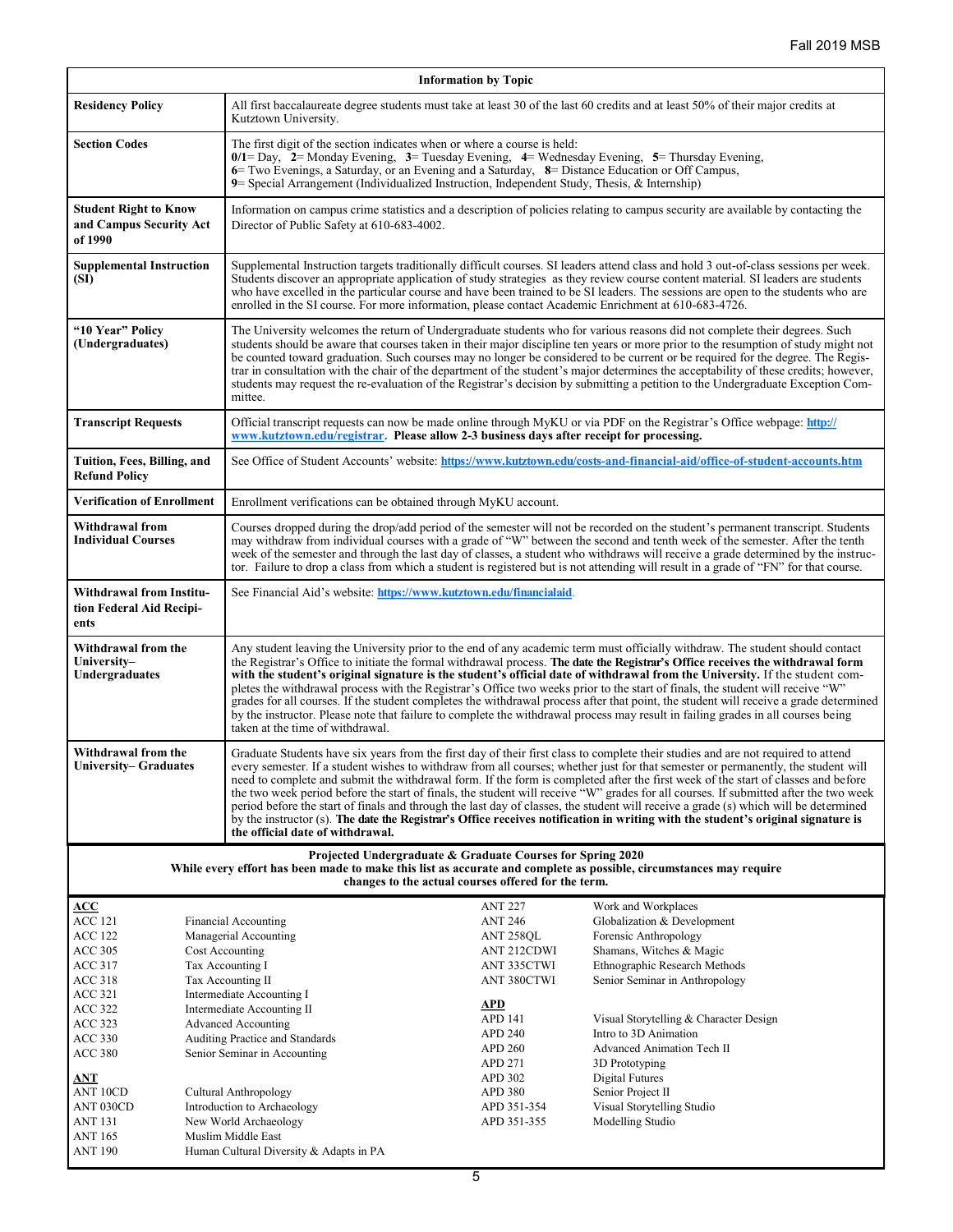| changes to the actual courses offered for the term. |                                                              |                    |                                                |  |  |
|-----------------------------------------------------|--------------------------------------------------------------|--------------------|------------------------------------------------|--|--|
| <u>ARC</u>                                          |                                                              | <b>BIO 106</b>     | Introduction to Zoology Lecture/Lab            |  |  |
| ARC 15VL                                            | Art, Design & Visual Culture                                 | <b>BIO 122</b>     | Anatomy & Physiology II Lecture/Lab            |  |  |
| ARC 200WIVL                                         | Visual Culture: Critical Theory                              | <b>BIO 130</b>     | Environmental Issues: Global Perspective       |  |  |
| ARC 211VLCD                                         | Women in the Arts                                            | <b>BIO 140</b>     | Biology & Society                              |  |  |
| ARC 241CDVL                                         | Color: Perception, Properties, & Practices                   | <b>BIO 146</b>     | Basic Nutrition & Diet Therapy                 |  |  |
| <b>ARC 300</b>                                      | Visual Culture: Critical Practice                            | <b>BIO 216QL</b>   | Genetics Lecture/Lab                           |  |  |
|                                                     |                                                              | <b>BIO 218</b>     | Vertebrate Biology Lecture/Lab                 |  |  |
| ARH                                                 |                                                              | <b>BIO/222WI</b>   | Environmental Biology Lecture/Lab              |  |  |
| ARH 024VL                                           | Art History A                                                | <b>BIO 226</b>     | Marine Biology Lecture/Lab                     |  |  |
| ARH 025VL                                           | Art History B                                                | <b>BIO 235</b>     | General Physiology Lecture/Lab                 |  |  |
| ARH 026VL                                           | Art History C                                                | <b>BIO 252</b>     | Cellular Physio/Metabol                        |  |  |
| ARH 027<br><b>ARH 124WICT</b>                       | His of Animation, Game Art & Interact Media<br>Art History A | <b>BIO 270CTWI</b> | Research Methods Lecture/Lab                   |  |  |
| <b>ARH 125WICT</b>                                  |                                                              | <b>BIO 306</b>     | Food Microbiology Lecture/Lab                  |  |  |
| <b>ARH 126</b>                                      | Art History B<br>Art History C                               | <b>BIO 336</b>     | Medical Microbiology Lecture/Lab               |  |  |
| ARH 128                                             | Global Survey                                                | <b>BIO 342</b>     | Herpetology Lecture/Lab                        |  |  |
| ARH 304                                             | Renaissance Art                                              | <b>BIO 350</b>     | Cell Biology Lecture/Lab                       |  |  |
| ARH 334VLWI                                         | American Art                                                 | <b>BIO 356</b>     | Immunology Lecture/Lab                         |  |  |
| <b>ARH 338</b>                                      | Euro Modernism: 1880-1940                                    | <b>BIO 358</b>     | Conservation Biology Lecture/Lab               |  |  |
| ARH 365                                             | Cut/Paste: History of Collage                                | <b>BIO 370</b>     | Research in Biology                            |  |  |
| ARH 370CDWI                                         | Art Today: The Next Decade                                   | <b>BIO 380</b>     | Senior Seminar in Biology                      |  |  |
| <b>ARH 385</b>                                      | Select Topics in Art History                                 | <b>BIO 390</b>     | Internship in Biology                          |  |  |
|                                                     |                                                              | <b>BUS</b>         |                                                |  |  |
| <u>ART</u>                                          |                                                              | <b>BUS 120</b>     | Principles of Business Statistics              |  |  |
| ART 010VL                                           | <b>Experiencing Art</b>                                      | <b>BUS 131</b>     | Business Law I                                 |  |  |
| ART 031VL                                           | Two-Dimensional Design                                       | <b>BUS 220</b>     | Regression Analysis & Data Analytics           |  |  |
| ART 032VL                                           | Three-Dimensional Design                                     | <b>BUS 275</b>     | Business Data Management & Info Systems        |  |  |
| <b>ART 171</b>                                      | Introduction to 3D Modeling                                  | <b>BUS 310</b>     | <b>Advanced Business Computer Applications</b> |  |  |
| ART/FAR 182CP                                       | Introduction to Digital Media                                | BUS 332WI          | Business Law II                                |  |  |
| <b>ART 231</b>                                      | Digital Animation                                            | <b>BUS 271</b>     | Selected Topics in Business                    |  |  |
| ART 251                                             | Sound Art                                                    |                    |                                                |  |  |
| ART 331-332                                         | Animation Studio I & II                                      | <b>CFT</b>         |                                                |  |  |
| <b>ART 276</b>                                      | Interactive Design I                                         | CFT 21VL           | Ceramics I for Non-Majors                      |  |  |
| <b>ART 366</b>                                      | Workshop: Motion Graphics                                    | CFT 31VL           | Weaving for Non-Majors                         |  |  |
|                                                     |                                                              | CFT 41VL           | Textiles & Materials Studies for Non-Majors    |  |  |
| <u>ARU</u>                                          |                                                              | CFT 51VL           | Wood Design for Non-Majors                     |  |  |
| ARU 110CT                                           | Teaching Art/Des/CFT PK-4                                    | CFT 61VL           | Fine Metals for Non-Majors                     |  |  |
| ARU 132CD                                           | Teaching Art in Alternative Settings                         | CFT 110CDVL        | Craft Design                                   |  |  |
| ARU 210                                             | Teaching Art/Des/CFT 5-8                                     | CFT 121VL          | Ceramics I                                     |  |  |
| <b>ARU 236</b>                                      | The Arts & Pre-K Education                                   | CFT 131VL          | Weaving I                                      |  |  |
| <b>ARU 301</b>                                      | Art Education Field Experience                               | CFT 141VL          | Non-Loom Fabric Structures I                   |  |  |
| <b>ARU 310</b>                                      | Teaching Art/Des/CFT 9-12                                    | CFT 151VL          | Wood Design I                                  |  |  |
| <b>ARU 330</b>                                      | Studio Thinking                                              | CFT 161VL          | Fine Metals I                                  |  |  |
| ARU 331CD                                           | Designing for Disabilities                                   | CFT 171CP          | Computer Aided Modeling & Rendering            |  |  |
| <b>ARU 390</b>                                      | Clinical Experience and Practicum I                          | <b>CFT 221</b>     | Ceramics II                                    |  |  |
| <b>ARU 391</b>                                      | Clinical Experience and Practicum II                         | <b>CFT 231</b>     | Weaving II                                     |  |  |
| <b>ARU 399</b>                                      | <b>Student Exhibition</b>                                    | <b>CFT 241</b>     | Non-Loom Fabric Structures II                  |  |  |
| <b>ARU 401</b>                                      | Learning Vis Arts: Childhood                                 | <b>CFT 251</b>     | Wood Design II                                 |  |  |
| <b>ARU 430</b>                                      | <b>Studio Thinking</b>                                       | <b>CFT 261</b>     | Fine Metals II                                 |  |  |
| <b>ARU 475</b>                                      | Art Ed Field Experience                                      | CFT 321CT          | Ceramics Studio I                              |  |  |
| ARU 490                                             | Clinical Exp & Practicum I                                   | CFT 322-325        | Ceramics Studio II-V                           |  |  |
| <b>ARU 491</b>                                      | Clinical Exp & Practicum II                                  | CFT 331CT          | Weaving Studio I                               |  |  |
| ARU 526                                             | Diff Instruct Through Art                                    | CFT 332-335        | Weaving Studio II-V                            |  |  |
| <b>ARU 536</b>                                      | Curriculum: Standards Aligned                                | CFT 341CT          | Non-Loom Fabric Studio I                       |  |  |
| ARU 542                                             | Weaving & Textiles                                           | CFT 342-345        | Non-Loom Fabric Studio II-V                    |  |  |
| <b>ARU 543</b>                                      | Ceramics                                                     | CFT 361CT          | Fine Metals Studio I                           |  |  |
| <b>ARU 545</b>                                      | Wood Design                                                  | CFT 362-365        | Fine Metals Studio II-V                        |  |  |
| ARU 546                                             | Jewelry & Metalcraft                                         | <b>CFT 381</b>     | Craft Seminar                                  |  |  |
| <b>ARU 595</b>                                      | Grad Seminar in Art Ed                                       | <b>CFT 399</b>     | <b>Student Exhibition</b>                      |  |  |
| AST                                                 |                                                              | CFT 542            | Weaving & Textiles                             |  |  |
| AST030QL                                            | Mission to the Planets Lecture/Lab                           | CFT 543            | Ceramics                                       |  |  |
| AST42                                               | Stars, Galaxies & Black Holes                                | CFT 545            | Wood Design                                    |  |  |
| AST142                                              | Stellar & Galactic Astronomy Lecture/Lab                     | <b>CFT 546</b>     | Jewelry & Metalcraft                           |  |  |
| AST370                                              | Research in Astronomy                                        |                    |                                                |  |  |
|                                                     |                                                              | CHI                |                                                |  |  |
| <b>BIO</b>                                          |                                                              | CHI 101            | Elementary Chinese I                           |  |  |
| <b>BIO 10</b>                                       | Introduction to Biology Lecture/Lab                          | CHI 102            | Elementary Chinese II                          |  |  |
| <b>BIO 12</b>                                       | Intro to Biology; Human Biology Lecture/Lab                  | CHI 103            | Intermediate Chinese III                       |  |  |
| <b>BIO 104</b>                                      | Principles of Biology Lecture/Lab                            | CHI 104            | Intermediate Chinese IV                        |  |  |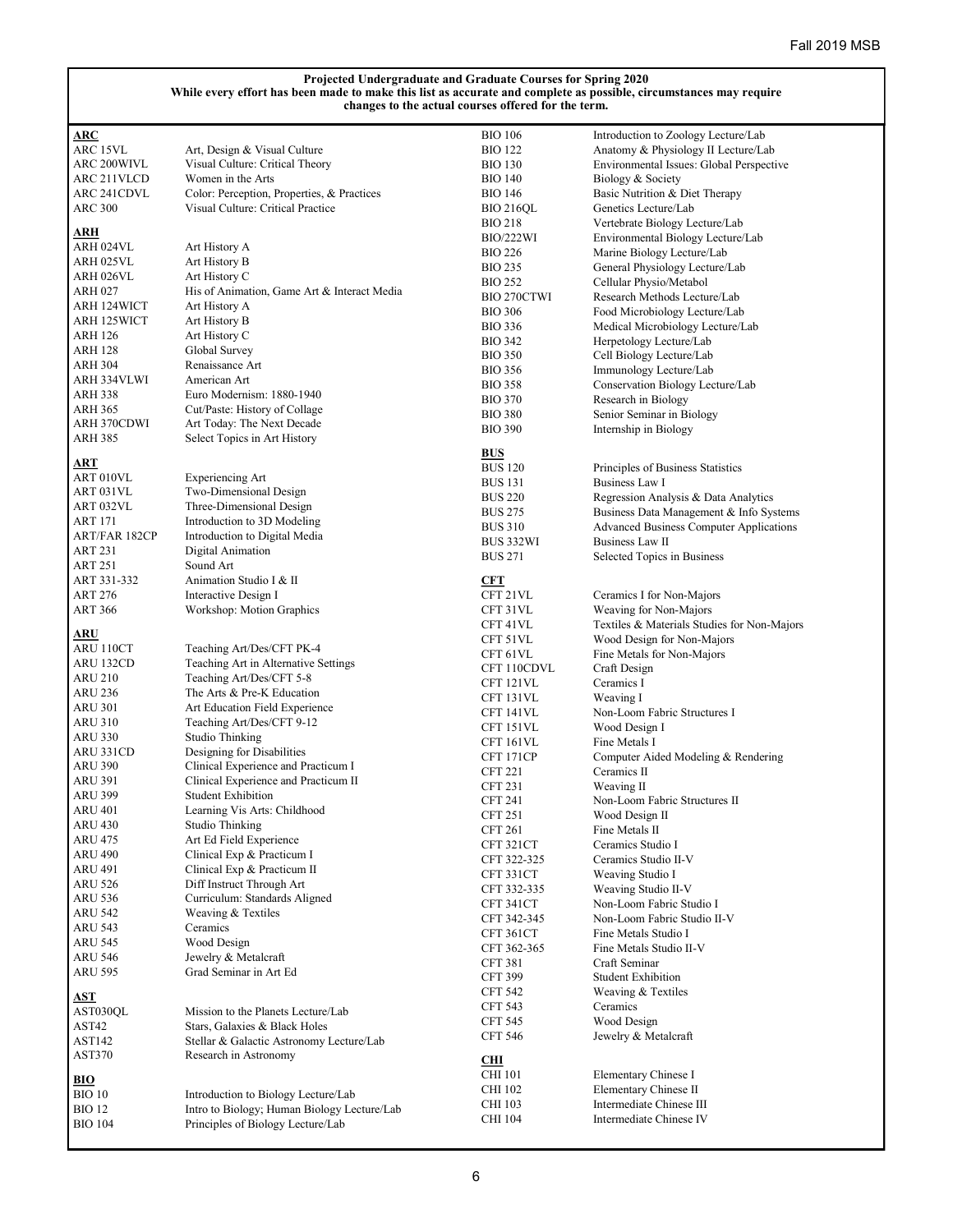| <b>CHM</b>        |                                                    | CSC 136CP         | Computer Science II                                        |
|-------------------|----------------------------------------------------|-------------------|------------------------------------------------------------|
| CHM <sub>20</sub> | Introduction to Chemistry Lecture/Lab              | <b>CSC 225</b>    | Discrete Math for Comp II                                  |
| CHM 35            | Powering Our Future                                | <b>CSC 237</b>    | Data Structures                                            |
| <b>CHM 100</b>    | General Chemistry I Lecture/Lab                    | <b>CSC 242</b>    | Web Programming                                            |
| <b>CHM 102</b>    | General Chemistry II Lecture/Lab                   | CSC 243           |                                                            |
|                   |                                                    | <b>CSC 252</b>    | Java Programming                                           |
| CHM 214VL         | Organic Chemistry I                                |                   | UNIX: Administration & Scripting                           |
| <b>CHM 216WI</b>  | Organic Chemistry II Lecture/Lab                   | CSC 253           | <b>Information Technology Systems</b>                      |
|                   | CHM/ENV 220WIQL Environmental Analysis Lecture/Lab | <b>CSC 310</b>    | Procd Orient Program Language                              |
| CHM 312           | Biochemistry II Lecture/Lab                        | CSC 325           | Introduction Computer Science Theory                       |
| <b>CHM 316</b>    | Physical Chemistry II                              | <b>CSC 330</b>    | Intro to Mobile Arch & Systems                             |
| <b>CHM 326</b>    | Adv. Organic Chemistry-Mechanisms                  | CSC 342           | Web Technologies                                           |
| <b>CHM 340</b>    | Analytical Chemistry II Lecture/Lab                | CSC 351           | Digital Forensics                                          |
| <b>CHM 370</b>    | Research in Chemistry I                            | <b>CSC 354WI</b>  | Introduction to Software Engineering                       |
| <b>CHM 371</b>    | Research in Chemistry II                           | CSC 355WI         | Software Engineering II                                    |
| CHM 372           | Research in Chemistry III                          | <b>CSC 356</b>    | Introduction Database Management Systems                   |
| <b>CHM 373</b>    | Research in Chemistry IV                           | <b>CSC 411</b>    | <b>Advanced Networks</b>                                   |
| <b>CHM 380</b>    | Senior Seminar in Chemistry                        | CSC 421           | Web-based Software Design & Development                    |
|                   |                                                    | CSC 423           | Game Development Comp Sci II                               |
| $_{\rm COM}$      |                                                    | <b>CSC 512</b>    | Network Architecture & Protocols                           |
| COM 10            | Fundamentals of Oral Communication                 | <b>CSC 526</b>    | Principles of Complier Design II                           |
| <b>COM 105</b>    | Bus. & Prof. Presentations                         | <b>CSC 558</b>    | Data Mining & Predictive Analytics II                      |
| COM 216CDCM       | Oral Interpretation                                |                   |                                                            |
| <b>COM 130</b>    | Interpersonal Communication                        | CTM               |                                                            |
| <b>COM 140</b>    | Intro to Communication Studies                     | CTM 10            | Introduction to Cinema, TV & Media                         |
| <b>COM 151</b>    | Voice & Diction                                    | CTM <sub>50</sub> | <b>Audio Productions</b>                                   |
| <b>COM 170</b>    | Introduction to Public Relations                   | CTM <sub>55</sub> | Fundamentals of Video Production                           |
| <b>COM 201</b>    | Storytelling                                       | CTM 70WI          | Scriptwriting                                              |
| COM 205CMCT       | Argumentation & Debate                             | CTM 130VLCT       | Media Theory and Aesthetics                                |
| COM 212WICT       | Introduction to Mass Communication                 | <b>CTM 160</b>    | Cinematography                                             |
| COM 215           | Small Group Communication                          | <b>CTM 205</b>    | Narrative Video Production                                 |
| COM 216CDCM       | Oral Interpretation                                | <b>CTM 206</b>    | Masterpieces in Film History                               |
| <b>COM 225</b>    | Advanced Solo Performance                          |                   |                                                            |
| COM 240CTWI       | Survey of Communication Theory                     | <b>CTM 218</b>    | Studio Production Practicum                                |
|                   |                                                    | <b>CTM 220</b>    | Media Law & Ethics Digital Age                             |
| <b>COM 241</b>    | Pr: Processes & Techniques                         | <b>CTM 255</b>    | <b>Field Production</b>                                    |
| COM 245CM         | New Media & Communication                          | <b>CTM 350</b>    | Documentary                                                |
| <b>COM 274</b>    | Org Com                                            | CTM 365CP         | Post-Production                                            |
| <b>COM 285</b>    | Gender Communication                               | <b>CTM 369</b>    | Field/Post Production Practicum                            |
| COM 307CTVL       | Rhetoric of Visual Media                           | <b>CTM 375</b>    | Live Event                                                 |
| <b>COM 311</b>    | Crisis Communication in PR                         | <b>CTM 380</b>    | Senior Seminar Cinema, TV & Media Production               |
| <b>COM 314</b>    | Social Media Analytics                             |                   |                                                            |
| <b>COM 321</b>    | Popular Culture                                    | ECO               |                                                            |
| COM 327CTWI       | Rhetorical Theory & Criticism                      | ECO10             | Introduction to Economics                                  |
| <b>COM 336</b>    | On-Campus PR Workshop                              | ECO 11            | Principles of Macroeconomics                               |
| <b>COM 340</b>    | Comm. Research & Writing                           | ECO <sub>12</sub> | Principles of Microeconomics                               |
| <b>COM 345</b>    | Relational Communication                           | <b>ECO 205</b>    | Intermediate Microeconomics                                |
| <b>COM 380</b>    | Senior Capstone Experience                         | <b>ECO 210</b>    | Intermediate Macroeconomics                                |
|                   |                                                    | <b>ECO 322</b>    | Economics of Health and Medicine                           |
| $_{\rm COU}$      |                                                    | <b>ECO 345</b>    | Econometrics                                               |
| <b>COU 508</b>    | Resrch Meth in Counseling                          | ECO 360CD         | International Trade and Finance                            |
| <b>COU 518</b>    | Prof Ori Ethic Men Hlth P                          | <b>ECO 561</b>    | The Global Economy                                         |
| COU 519           | Intelturl Issues in Counseling                     |                   |                                                            |
| <b>COU 530</b>    | Fundamentals of Counseling                         | <b>EDD</b>        |                                                            |
| <b>COU 535</b>    | Career Counseling/Life Span                        | <b>EDD 703</b>    | Lead & Implement Transform Cha                             |
| <b>COU 546</b>    | Group Processes Seminar                            | EDD 712           | <b>Qualitative Research</b>                                |
| <b>COU 548</b>    | Counseling Theories Sminar                         | <b>EDD</b> 721    | Educational Policy & Diversity                             |
| <b>COU 562</b>    | Intro to Prob of Addiction                         | <b>EDD</b> 751    | Research Methods in Educational Settings                   |
| <b>COU 572</b>    | Sem Leadership in Stu Aff                          | <b>EDD 795</b>    | Dissertation in Progress                                   |
| <b>COU 579</b>    | Practicum in Stu Aff Higher Ed                     |                   |                                                            |
| <b>COU 580</b>    | Practicum in Counseling                            | <b>EDU</b>        |                                                            |
| <b>COU 590</b>    | Supervised Counseling Experience                   | EDU 100CT         | Perspectives on American Education                         |
| <b>COU 594</b>    | Field Experience Clin Counseling                   | EDU 101CTWI       | Teaching Pre-K-8: An Exploration & Investigation           |
|                   |                                                    | EDU 120CD         | Hip Hop & Multicultural Education                          |
| CSC               |                                                    | EDU 150CD         | Meeting the Instruct Needs of Eng Lang Learners            |
| CSC 10            | Computer Applications                              | <b>EDU 326</b>    | Introduction to Mid-Level Instruction                      |
| CSC 20CVPL        | Computer Graphics                                  | <b>EDU 411</b>    | Methods for Teaching Foreign Lang to E Sec Lang Learn      |
| CSC 111           | <b>Computer Forensics</b>                          | <b>EDU 428</b>    | Cultural Awareness/Sensitivity                             |
| CSC 120CPVL       | Intro to Creative Graphical Coding                 | EDU 434           | Instruct Meths, Materials & Assess for ELL/ESL Populations |
| CSC 125CT         | Discrete Mathematics for CSC I                     | <b>EDU 435</b>    | Eng Lang Acquisition & Aware for ELL/ESL Pop               |
| <b>CSC 130</b>    | <b>Information Technology Fundamentals</b>         | <b>EDU 500</b>    | Methods of Research                                        |
| <b>CSC 135</b>    | Computer Science I                                 | <b>EDU 527</b>    | Foundations of Urban Education                             |
|                   |                                                    | <b>EDU 541</b>    | Supervision of Instruction                                 |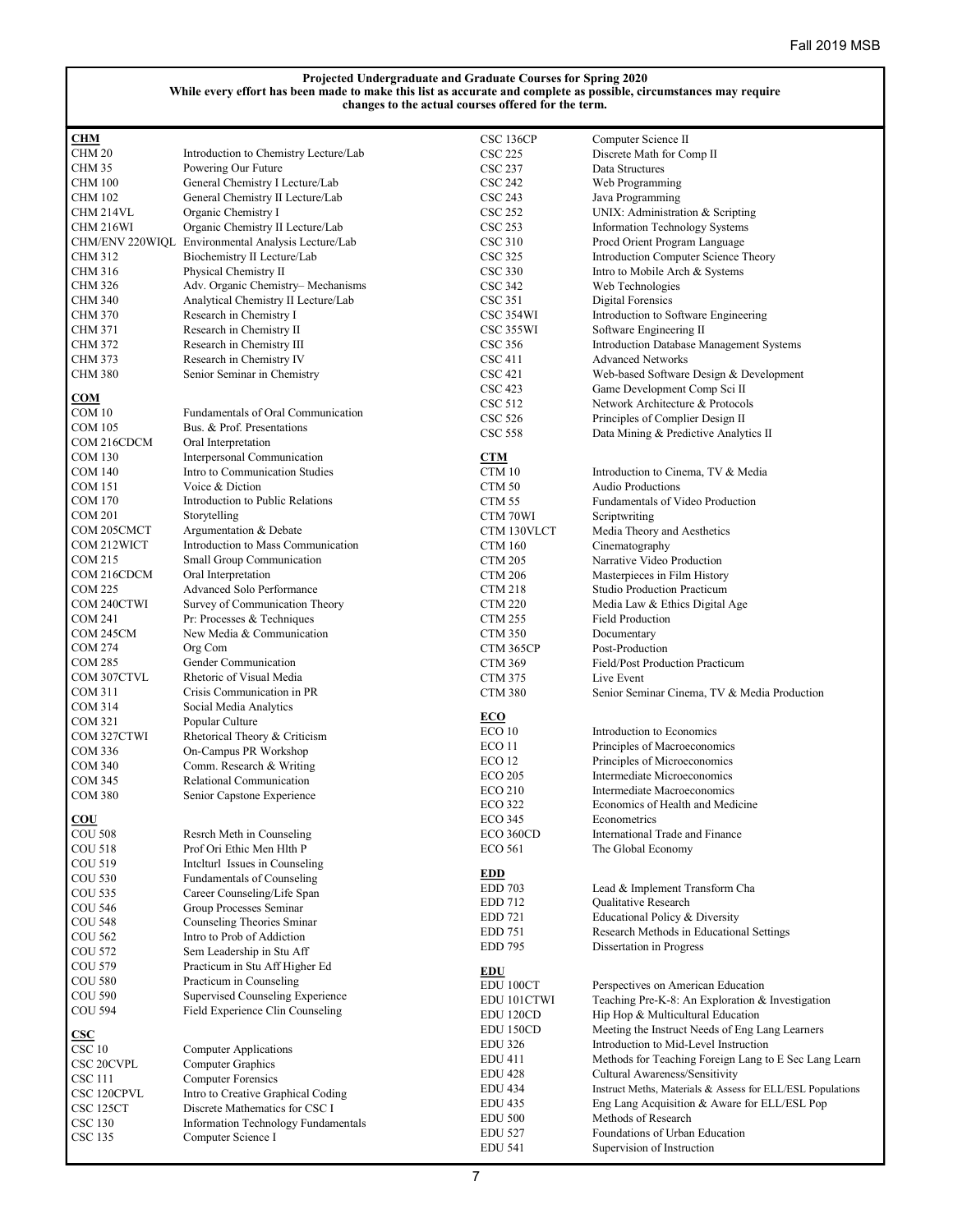| EEU                        |                                                      | FAS 370-375               | Sculpture Studio I-VI                          |
|----------------------------|------------------------------------------------------|---------------------------|------------------------------------------------|
| <b>EEU 202</b>             | Disposition/Advocacy                                 | FAS 380-385               | Lithography Studio I-VI                        |
|                            |                                                      |                           |                                                |
| <b>EEU 209</b>             | Math Foundations for Pre-K-1                         | <u>FIN</u>                |                                                |
| EEU 211CD                  | Family Collaboration and Diversity                   |                           |                                                |
| <b>EEU 215</b>             | Intro to Early Choldhood Education                   | <b>FIN 350QL</b>          | Financial Management                           |
| EEU 220VL                  | Children's Literature for Pre-K-4                    | <b>FIN 351</b>            | Persnal Financial Planning                     |
| <b>EEU 225</b>             | Assess I: Obs. & Informal                            | <b>FIN 354</b>            | Investments                                    |
| <b>EEU 300</b>             | Early Literacy Dev & Acquisition Pre-K-1             | <b>FIN 355</b>            | Investment Portfolio Management                |
|                            |                                                      | <b>FIN 360</b>            | Financial Markets and Institutions             |
| <b>EEU 301</b>             | Teaching Literacy in Grades 2-4                      | <b>FIN 365</b>            | Multinational Financial Management             |
| EEU 303WI                  | Language Development in Early Childhood              | FIN 375WICT               | Applied Investment Management                  |
| <b>EEU 304</b>             | Teaching Social Studies in Pre-K-4                   |                           | <b>Insurance Planning</b>                      |
| <b>EEU 305</b>             | Teaching Science in Early Childhood                  | <b>FIN 385</b>            |                                                |
| EEU 306WI                  | Integrating Principles of Learning Pre-K-4           | <b>FIN 389</b>            | Financial Planning Capstone                    |
| <b>EEU 309</b>             | Teaching Math in Grades 2-4                          | <b>FIN 530</b>            | Financial Management: Theory/Practice          |
| <b>EEU 325</b>             | Assessment II: Form, Sum, Diag, Bench                |                           |                                                |
| EEU 390/391                | Clinical Experience I & II: Pre-K-4                  | <b>FRE</b>                |                                                |
|                            |                                                      | <b>FRE 101</b>            | Elementary French I                            |
| <b>EEU 596</b>             | Clinical Exper I: Pre-K                              | <b>FRE 102</b>            | Elementary French II                           |
| <b>EEU 597</b>             | Clinical Exper II: Pre-K                             | <b>FRE 103</b>            | Intermediate French III                        |
|                            |                                                      | <b>FRE 104</b>            | Intermediate French IV                         |
| <b>EGR</b>                 |                                                      |                           |                                                |
| <b>EGR 121</b>             | Engineering Drawing & Lettering                      | <b>GEL</b>                |                                                |
| <b>EGR 230</b>             | <b>Strength of Materials</b>                         | GEL 1                     | Dinosaurs                                      |
| <b>EGR 330</b>             | Fluid Mechanics                                      |                           |                                                |
|                            |                                                      | <b>GEL 20</b>             | Introduction to Geology Lecture/Lab            |
| <b>ELU</b>                 |                                                      | <b>GEL 100</b>            | Physical Geology Lecture/Lab                   |
| ELU 212CD                  | Diverse Learner/Mid-Level Learners                   | <b>GEL 102</b>            | Elements of Historical Geology Lecture/Lab     |
| <b>ELU 331</b>             | Teaching Assess. Lit/Middle Level                    | <b>GEL 210</b>            | Environmental Geology Lecture/Lab              |
|                            |                                                      | <b>GEL 230WI</b>          | Paleontology Lecture/Lab                       |
| <b>ELU 353</b>             | Lang Dev. Reading Assessment & Interventions         | GEL 304CT                 | Structural Geology Lecture/Lab                 |
| ELU 392/393                | Clinical Experience I & II: Mid-Level                | GEL 316VL                 | Petrology & Geochemistry Lecture/Lab           |
| <b>ELU 571</b>             | App of Current Elem Educatioanl Topics               |                           |                                                |
| <b>ELU 595</b>             | Spec Teach Mid Level Clin I                          | GEL 366                   | Marine Geology Lecture/Lab                     |
| <b>ELU 596</b>             | Spec Teach Mid Level Clin II                         | <b>GEL 368</b>            | Research in Geology I                          |
|                            |                                                      | <b>GEL 369</b>            | Research in Geology II                         |
| <b>ENV</b>                 |                                                      | GEL 380WI                 | Senior Seminar in Geology                      |
| <b>ENV 100</b>             | Intro to Environmental Science Lecture/Lab           |                           |                                                |
| <b>GEL 210</b>             | Environmental Geology Lecture/Lab                    | <b>GER</b>                |                                                |
| <b>ENV 220WIQL</b>         | Environmental Analysis Lecture/Lab                   | <b>GER 101</b>            | Elementary German I                            |
| <b>ENV 222WI</b>           | Environmental Biology Lecture/Lab                    | <b>GER 102</b>            | Elementary German II                           |
| <b>ENV 380</b>             | Senior Seminar in Environmental Science              | <b>GER 103</b>            | Intermediate German III                        |
|                            |                                                      | <b>GER 104</b>            | Intermediate German IV                         |
| <b>FAR</b>                 |                                                      | GER 211WI                 | GER Compos & Conver I                          |
| <b>FAR 014</b>             | Drawing for Non Art Majors                           | GER 212CM                 | German Compos & Convers II                     |
|                            |                                                      |                           | Senior Seminar in German                       |
| <b>FAR 015</b>             | Drawing I                                            | <b>GER 380</b>            |                                                |
| <b>FAR 016</b>             | Drawing II                                           | <b>HIS</b>                |                                                |
| <b>FAR 61</b>              | Intro to Darkroom Photo for Non Major                |                           |                                                |
| <b>FAR 62</b>              | Digital Photo for Non Art Major                      | <b>HIS 14</b>             | History of Civilization (A)                    |
| <b>FAR 111</b>             | Intro to Painting                                    | <b>HIS 15</b>             | History of Civilization (B)                    |
| <b>FAR 131</b>             | Intro to Watercolor                                  | <b>HIS 25</b>             | U.S.: Formative Years and the Federal Republic |
| <b>FAR 141</b>             | Intro to Printmaking                                 | HIS 26                    | History U.S: Emergence of Modern America       |
| <b>FAR 151</b>             |                                                      | <b>HIS 120</b>            | History of Pennsylvania                        |
|                            | Intro Life Drawing                                   | <b>HIS 150</b>            | Minorities in American History                 |
| <b>FAR 161</b>             | Intro Photography-Darkroom                           | <b>HIS 155</b>            | History of the Middle East                     |
| FAR 162                    | Intro to Photo: Digital                              | <b>HIS 169</b>            | Selected Topics: Rise of Hitler                |
| FAR 171                    | Intro to Sculpture                                   |                           |                                                |
| FAR 182                    | Intro to Time Based & Experimental Media             | <b>HIS 204</b>            | Women in African History                       |
| FAR 220-225                | Topics in Drawing I-VI                               | <b>HIS 210</b>            | History of Russia/Soviet Union                 |
| <b>FAR 276</b>             | Interactive Design                                   | HIS 219                   | History of the French Revolution               |
|                            |                                                      | <b>HIS 220</b>            | Ancient World                                  |
| FAR 337-339                | Themes Practice in Photo                             |                           | History of France 100BC-Present                |
|                            |                                                      |                           |                                                |
| <b>FAR 350</b>             | Video Art/Motion Graphics                            | <b>HIS 234</b>            |                                                |
| <b>FAR 385</b>             | Selected Topics in Studio Arts                       | <b>HIS 235</b>            | Europe of the World Wars                       |
| <b>FAR 386</b>             | Digital Sculpture                                    | <b>HIS 238</b>            | Europe During the Reformation                  |
| <b>FAR 398</b>             | The Business of Art                                  | <b>HIS 241</b>            | History of Women in American                   |
|                            |                                                      | <b>HIS 244</b>            | Immigrant in American History                  |
| <b>FAR 399</b>             | <b>Student Exhibition</b>                            | <b>HIS 257</b>            | Intro to Public History                        |
| <b>FAS</b>                 |                                                      | <b>HIS 310</b>            | Constitutional History of the US               |
|                            |                                                      |                           |                                                |
| FAS 300-305                | Intro to Time Based & Experimental Media Studio I-VI | <b>HIS 335</b>            | Civil War and Reconstruction                   |
| FAS 310-315                | Painting Studio I-VI                                 | <b>HIS 378</b>            | Seminar Historical Method                      |
| FAS 320-326                | Drawing Studio I-VI                                  | <b>HIS 380</b>            | Senior Seminar in History                      |
| FAS 340-345                | Printmaking Studio I-VI                              |                           |                                                |
| FAS 350-354<br>FAS 360-365 | Life Drawing Studio I-V<br>Photography I-VI          | <b>HUM</b><br>HUM 211VLCD | Women in the Arts                              |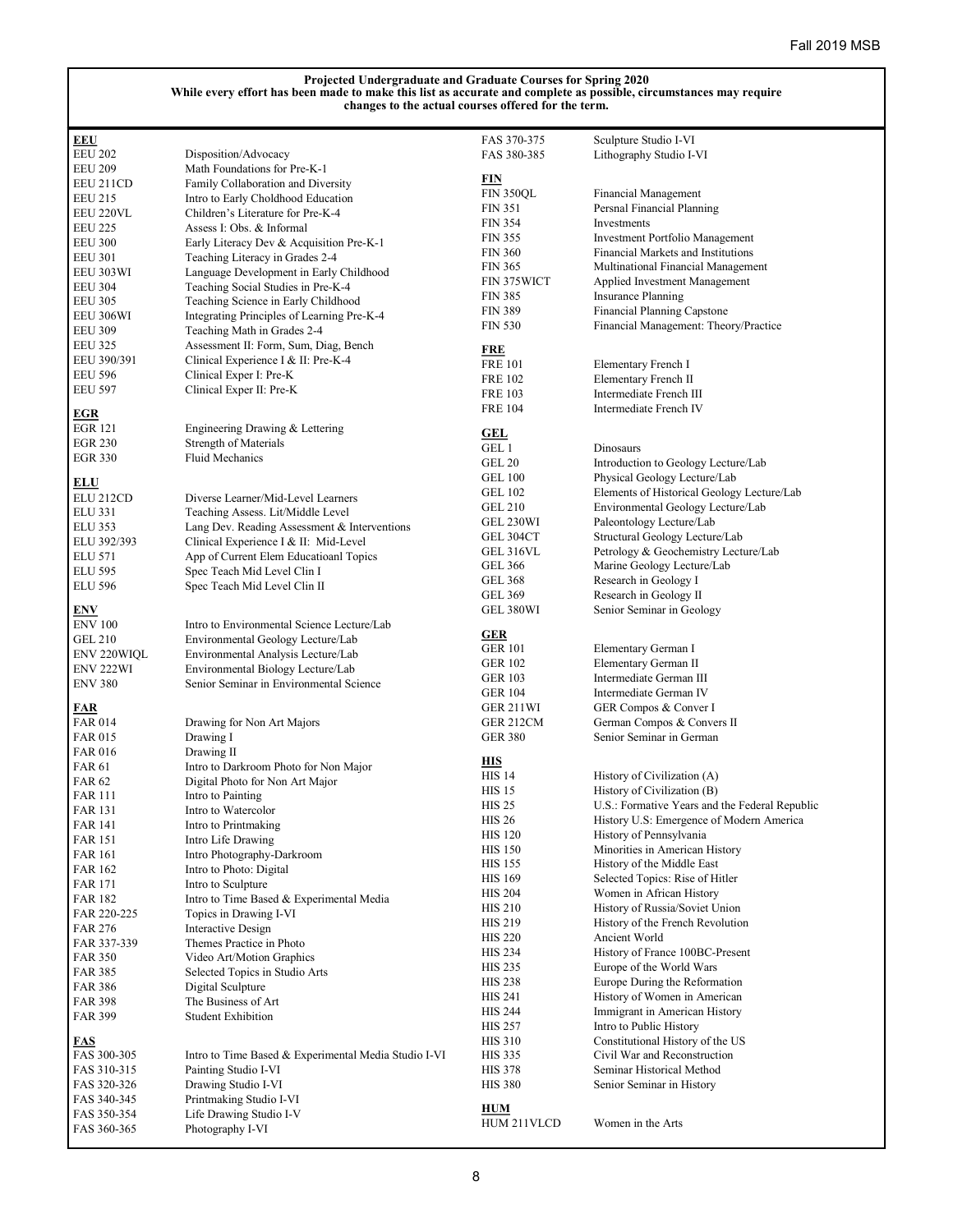| $INT$          |                                               | <b>PAG 12</b>          | Intro to PA German Language II               |
|----------------|-----------------------------------------------|------------------------|----------------------------------------------|
| INT $10\,$     | Intro to International Studies                |                        |                                              |
| <b>INT 101</b> | Intercultural Communication                   | <b>PHY</b>             |                                              |
|                |                                               | <b>PHY 20</b>          | Introduction to Physics Lecture/Lab          |
| <b>LLT</b>     |                                               | <b>PHY 42</b>          | General Physics I Lecture/Lab                |
| LLT 320        | Resources for Child/Adult                     | <b>PHY 102</b>         | Physics II Lecture/Lab                       |
| LLT 321CPVL    | Tech 21 Century Educator                      | PHY 214                | Modern Physics II                            |
| <b>LLT 340</b> | MGM of Info & Tech Centers                    | <b>PHY 230</b>         | Optics Lecture and Lab                       |
| LLT 350        | Curate Print Digital Collect                  | <b>PHY 312CT</b>       | Classical Mechanics I                        |
| LLT 360        | Org Info, Metadata & Lib Tech                 | <b>PHY 315WI</b>       | Advanced Physics Lab                         |
| LLT 365        | <b>Emerging Tech for Educators</b>            | <b>PHY 327</b>         | Thermodynamics & Statistical Mechanics       |
| LLT 370        | EDU Program of the Library                    | <b>PHY 350</b>         | Instrumentation in Physics                   |
| LLT 385        | Digital Portfolios                            | <b>PHY 360</b>         | Quantum Mechanics I                          |
| LLT 398        | Clinical Exp/Practicum I                      |                        |                                              |
| LLT 399        | Clinical Exp/Practicum II                     | <b>POL</b>             |                                              |
| LLT 520        | Resources Young Child Adult                   | POL 10                 | American Government                          |
| LLT 521        | Tech for the 21 Century Educator              | <b>POL 20</b>          | <b>International Relations</b>               |
| LLT 535        | Distance Ed/K-12 Educator                     | POL 30                 | Introduction to Comparative Politics         |
| LLT 540        | MGM of Info & Tech Centers                    | <b>POL 40</b>          | Introduction to Political Theory             |
| LLT 550        |                                               | <b>POL 50</b>          | State and Local Government                   |
|                | Curate Print Digital Collect                  | <b>POL 101WI</b>       | Social Research Design & Writing             |
| LLT 555        | Build Online/Class Instruction                | POL 140                | Law and Society                              |
| LLT 560        | Org Info, Metadata & Lib Tech                 | POL 200QL              | Statistics for Social & Behavior Science     |
| LLT 565        | <b>Emerging Tech for Educators</b>            | POL 201CPQL            | <b>Empirical Political Analysis</b>          |
| LLT 575        | Methods of Research                           | POL 225CT              | Planning & Decision Making                   |
| LLT 585        | Digital Portfolios                            | POL 346                | Public Budgeting & Fiscal Management         |
| <b>LLT 598</b> | Clinical Exp/Practicum I                      |                        |                                              |
| LLT 599        | Clinical Exp/Practicum II                     | POL 347                | Human Resource Management                    |
|                |                                               | <b>POL 380</b>         | Senior Seminar in Political Science          |
| <b>MAR</b>     |                                               | POL 465                | Administrative Law                           |
| <b>MAR 226</b> | Marine Biology Lecture/Lab                    | POL 518                | Budgeting & Decision Making                  |
| <b>MAR 364</b> | Physical Oceanography Lecture                 | POL 538                | Program & Policy Evaluation                  |
| <b>MAR 366</b> | Marine Geology Lecture/Lab                    | <b>POL 581</b>         | Professional Seminar                         |
| <b>MAR 380</b> | Senior Seminar in Marine Science              |                        |                                              |
|                |                                               | PSY                    |                                              |
| <b>MGM</b>     |                                               | <b>PSY 11</b>          | General Psychology                           |
| <b>MGM 210</b> | Principles of Management                      | <b>PSY 110</b>         | Child Psychology                             |
| MGM 315        | Management Science                            | <b>PSY 120</b>         | Adolescent Psychology                        |
| MGM 318        | Women in Management                           | <b>PSY 125</b>         | Life Span Development                        |
| MGM 335CM      | Human Resource Management                     | <b>PSY 160CD</b>       | Human Exceptionalities                       |
| <b>MGM 350</b> | Organizational Behavior in Management         | PSY 200QL              | Statistics for Social & Behavior Science     |
| <b>MGM 351</b> | <b>Operations Management</b>                  | <b>PSY 202</b>         | Psychology of Personality                    |
| MGM 352CD      | International Management                      | <b>PSY 205CD</b>       | Psychology of the Black Experience           |
| <b>MGM 360</b> | Business and Social Environment               | <b>PSY 215CD</b>       | Psychology of Prejudice                      |
| MGM/MKT 361    | Principles of Business Logistics              | <b>PSY 220</b>         | Industrial/Organizational Psychology         |
| <b>MGM 362</b> | Supply Chain Planning and Management          | <b>PSY 240</b>         | Social Psychology                            |
| <b>MGM 363</b> | <b>Transportation Management</b>              | <b>PSY 250</b>         | Abnormal Psychology                          |
| MGM 380WI      | Senior Seminar in Management                  | PSY 270CTWI            | Experimental Psychology                      |
| MGM 399CTWI    | <b>Business Strategy and Policy</b>           | PSY 310CTQL            | Principles of Measurement                    |
| <b>MGM 590</b> | Mgm Bus Policy/Strategy                       | <b>PSY 311</b>         | Psych of Learning, Motivation, & Emotion     |
|                |                                               | <b>PSY 312</b>         | Sensation & Perception                       |
| <u>мкт</u>     |                                               | <b>PSY 325</b>         | Physiological Psychology                     |
| MKT 210        | Principles of Marketing                       | PSY 331                | Health Psychology                            |
| MKT 312WI      | Consumer Behavior                             | <b>PSY 340</b>         | Cognitive Psychology                         |
| <b>MKT 315</b> | Marketing Ethics in Society                   | <b>PSY 355</b>         | Organizational Dev. & Change                 |
| <b>MKT 320</b> | Marketing Management                          | <b>PSY 360</b>         | Introduction to Clinical Psychology          |
| MKT 330CM      | Personal Selling                              | <b>PSY 379</b>         | History & Systems of Psychology              |
| <b>MKT 340</b> | Retail Management                             | PSY 380WI              | Senior Seminar in Psychology                 |
| <b>MKT 350</b> | <b>Advertising Management</b>                 | <b>PSY 429</b>         | <b>Behavior Modification</b>                 |
| <b>MKT 351</b> | Media Concepts and Planning                   | <b>PSY 432</b>         | Human Neuropsychology                        |
| <b>MKT 360</b> | Marketing Research                            | <b>PSY 525</b>         |                                              |
| MKT/MGM 361    | Principles of Business Logistics              |                        | Dev Psy of Childhood                         |
| <b>MKT 362</b> | E-Commerce Marketing                          | <b>PSY 530</b>         | Life Span Development                        |
| MKT 370CD      | <b>International Marketing</b>                | <b>PSY 545</b>         | Theories of Personality                      |
| <b>MKT 371</b> | Selected Topics in Marketing                  | PSY 546                | Psychopathology                              |
| <b>MKT 550</b> | Marketing Strategies & Planning               | <b>PSY 565</b>         | Theories of Learning                         |
| <b>MLS</b>     |                                               | <b>SEU</b>             |                                              |
| <b>MLS 434</b> | Instruct Methods, Materials, & Assess ELL/ESL | <b>SEU 312/313WICD</b> | Principles of Learning and Lab               |
|                |                                               | SEU 342/343WIVL        | Principles of Teaching and Lab               |
| <b>PAG</b>     |                                               | SEU 390/391            | Clinical Experience & Practicum I & II (SCI) |
| PAG 10         | Introduction to PA German Studies             | SEU 390/391            | Clinical Experience & Practicum I & II (SS)  |
| <b>PAG 11</b>  | Intro to PA German Language I                 | SEU 390/391            | Clinical Experience & Practicum I & II (ENG) |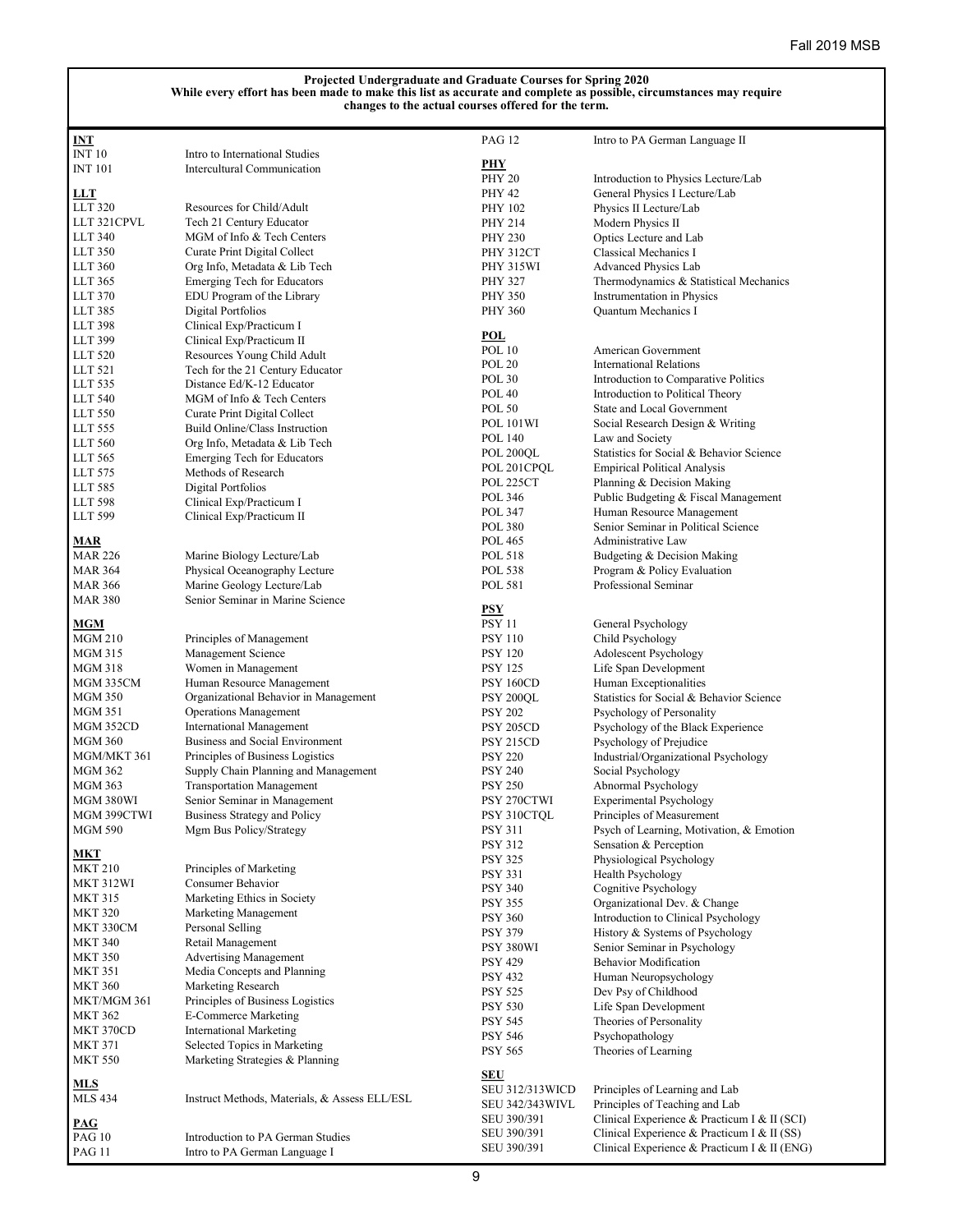| <b>SEU Continued</b> |                                                    | <b>SWK 480</b> | Found of SWK Prac w/Org                |
|----------------------|----------------------------------------------------|----------------|----------------------------------------|
| SEU 390/391          | Clinical Experience & Practicum I & II (MAT)       | <b>SWK 482</b> | Integ Gen SWK Prac Sem I               |
| SEU 390/391          | Clinical Experience & Practicum I & II (MLS)       | SWK 484        | Integ Gen SWK Prac Sem II              |
| SEU 535              | Class Management Inclusive                         | <b>SWK 500</b> | Fam in the Soc Environment             |
| SEU 540              | Read, Wri, & Critical Think for Mid & HS Levels    | <b>SWK 502</b> | <b>SWK Crisis Intery with Families</b> |
| <b>SEU 544</b>       | Action Research Teacher Leader                     | <b>SWK 504</b> | Shortterm Treatment Mod/SW             |
| <b>SEU 567</b>       | Curriculum of the Secondary School                 | <b>SWK 507</b> | Diff Assnt Tech/S Workers              |
|                      |                                                    | <b>SWK 508</b> | Maltreatment in Fam: SWK Pr            |
| SOC                  |                                                    | <b>SWK 516</b> | Soc Work in Health Care                |
| SOC 10CD             | Principles of Sociology                            | <b>SWK 520</b> | Comm Social Needs Assessment           |
| SOC 110              | Social Problems                                    | SWK 524        | Program Evaluation & SWK               |
| SOC 122CD            | Intimate Relationships                             | <b>SWK 527</b> | Social Entrepreneurship & SWK          |
| SOC 165              | Social Inequality                                  | SWK 528        | SWK & Nonprofit Leadership             |
| SOC 200QL            | Statistics for Social & Behavior Science           | <b>SWK 529</b> | Fin Sustain of Entrep SWK              |
| SOC 207CDWI          | Families & Social Class                            | <b>SWK 538</b> | Org & Prac/Fam Decision I              |
| SOC 220CD            | Juvenile Delinquency                               | SWK 539        | Org & Prac/Fam Decision II             |
| SOC 222              | <b>Rural Poverty</b>                               | <b>SWK 540</b> | Org & Prac/Fam Decision III            |
| SOC/ANT 227          | Work and Workplaces                                | SWK 555        | App Fam Pol/Fam Serv Prog              |
| SOC 235 CDWI         | Sociology of Gender                                | <b>SWK 559</b> | SW Interv w/Sub Abuse Pop              |
| SOC/ANT 246          | Globalization & Development                        | <b>SWK 560</b> | App Methods of SW Research             |
| SOC 247 WI           | <b>Environmental Sociology</b>                     | <b>SWK 561</b> | Motivatnl Interview Skill              |
| SOC 310              | Foundations of Sociological Theory                 | <b>SWK 574</b> | Family Mediation/Adv SWK               |
| SOC 350 CDWI         | Methods of Social Research                         | <b>SWK 575</b> | Clinical Supervision/SW                |
| SOC 380 WI           | Senior Seminar in Sociology                        | SWK 582        | Adv Theory/Fam SW Prac I               |
| SOC 510              | Deviant Behavior                                   |                | Adv Theory/Fam SW Prac II              |
|                      |                                                    | SWK 584        |                                        |
| <u>sow</u>           |                                                    | <b>SWK 595</b> | Capstone: SW/Fam Environment           |
| SOW 705              | Social Work Teacher-Scholar II                     | <b>SWK 701</b> | Social Work Leadership II              |
| SOW 725              | <b>Intervention Research</b>                       | <b>SWK 721</b> | Leadership/Teaching Praxis II          |
|                      |                                                    | THE            |                                        |
| <u>SMS</u>           |                                                    | THE 15         | Introduction to the Theatre            |
| SMS 101              | Intro to Social Media Theory & Strategy            | <b>THE 31</b>  | Introduction to Acting                 |
| SMS 224              | Social Media Ethics                                |                |                                        |
| <u>SPA</u>           |                                                    | <b>WGS</b>     |                                        |
| SPA 101              | Elementary Spanish I                               | <b>WGS 10</b>  | Introduction to Women's Studies        |
| <b>SPA 102</b>       | Elementary Spanish II                              | <b>WGS 130</b> | Interpersonal Communication            |
| SPA 103              | Intermediate Spanish III                           | WGS 211VLCD    | Women in the Arts                      |
| SPA 104              | Intermediate Spanish IV                            | WGS 261        | Health Communication                   |
| SPA 212              | Spanish Composition                                | <b>WGS 271</b> | Sexualities & Communication            |
| SPA 213              | Advanced Conversation in Spanish                   | <b>WGS 285</b> | Gender Communication                   |
| SPA 214              | Written & Oral Com-Spanish Speak Heritage Learners | WGS 350CT      | Leadership                             |
| SPA 325              | Advanced Syntax/Stylistics                         |                |                                        |
| SPA 380              | Senior Seminar in Spanish                          |                |                                        |
|                      |                                                    |                |                                        |
| <u>STA</u>           |                                                    |                |                                        |
| STA 530              | Help INT Student Affairs & Higher Edu              |                |                                        |
| STA 570              | Contemporary College Students                      |                |                                        |
| STA 572              | Seminar in Leadership in Student Affairs           |                |                                        |
| STA 589              | Research Methods in Student Affairs & Higher Ed    |                |                                        |
| STA 593              | Internship in Student Affairs & Higher Ed II       |                |                                        |
|                      |                                                    |                |                                        |
| <u>SWK</u>           |                                                    |                |                                        |
| SWK 100CDCT          | Intro to SWK & SWL                                 |                |                                        |
| SWK 130CDCT          | Poverty & Social Welfare                           |                |                                        |
| SWK 200CMWI          | Professional Context                               |                |                                        |
| SWK 250              | SWK Prac/Individual: Prac I                        |                |                                        |
| SWK 255WICD          | Social Welfare policy                              |                |                                        |
| SWK 265              | SWK w/Groups/Fam: Prac II                          |                |                                        |
| SWK 280              | SWK Prac w/Comm/Org: Pra III                       |                |                                        |
| SWK 286              | SWK & Substance Abuse                              |                |                                        |
| SWK 290              | Social Gerontology & SWK                           |                |                                        |
| SWK 320              | Case Mgm: An Unterdis Approach                     |                |                                        |
| SWK 328              | Child Welfare & SWK Prac                           |                |                                        |
| SWK 360              | Methods/Prac SWK Research                          |                |                                        |
| SWK 384              | Prof Seminar in SWK II                             |                |                                        |
| SWK 400              | Found Hum Behar/Soc Env                            |                |                                        |
| SWK 450              | Found of SW Prac W/Indivi                          |                |                                        |
| SWK 455              | Found of Soc Welfare Policy                        |                |                                        |
| SWK 460              | Foundations of SW Res Method                       |                |                                        |
| <b>SWK 465</b>       | Found of SWK Prac w/Groups                         |                |                                        |

Found of SWK Prac w/Groups